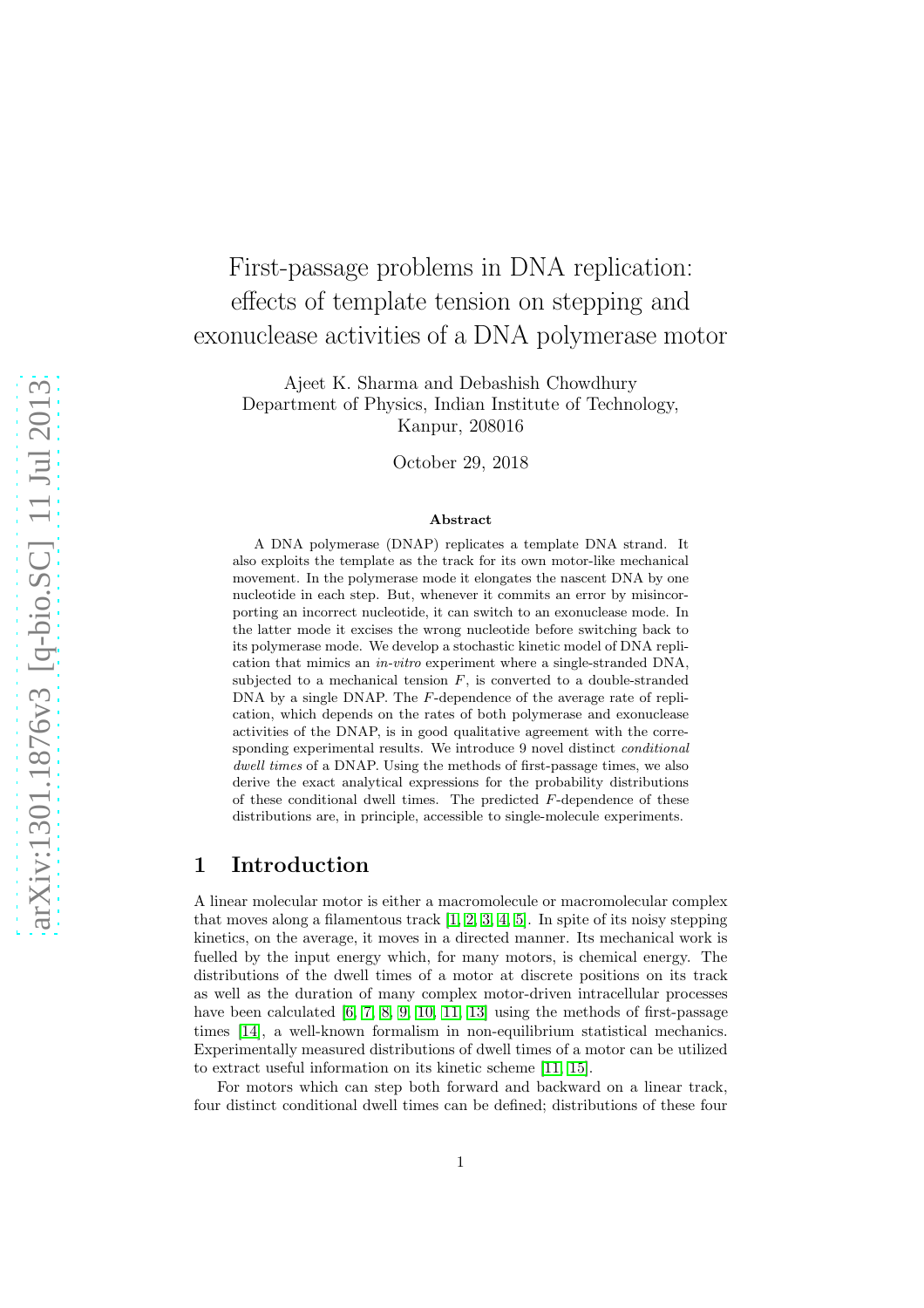conditional dwell times have been calculated for some motors [\[8,](#page-22-7) [9,](#page-22-8) [12,](#page-22-13) [13\]](#page-22-11). In this paper we consider a specific molecular motor called DNA polymerase (DNAP) and argue that its movements on the track is characterized by nine distinct conditional dwell times because of the coupling of its dual roles during its key biological function. We define these nine conditional dwell times and calculate their distributions analytically treating each of these as an appropriate first-passage time. As a byproduct of this exercise, we obtain an important result, namely, its mean velocity, that characterizes one of its average properties; the theoretically predicted behaviour is consistent with the corresponding experimental observations reported earlier in the literature. The distributions of the nine conditional dwell times are new predictions which, we believe, can be tested by single-molecule experiments.

Deoxyribonucleic acid (DNA) is a polynucleotide, i.e., a linear heteropolymer whose monomeric subunits are drawn from a pool of four different species of nucleotides, namely, A (Adenine), T (Thymine), C (Cytosine) and G (Guanine). In this heteropolymer the nucleotides are linked by phosphodiester bonds. The genetic message is chemically encoded in the sequence of the nucleotide species. DNA polymerase (DNAP) [\[16\]](#page-23-1), the enzyme that replicates DNA, carries out a template-directed polymerization [\[17\]](#page-23-2). During this processes, repetitive cycles of nucleotide selection and phosphodiester bond formation is performed to polymerize a DNA strand. In every elongation cycle, hydrolysis of the substrate molecule supplies sufficient amount of energy to the DNAP for performing its function. Therefore, DNAPs are also regarded as molecular motor [\[1,](#page-22-0) [2,](#page-22-1) [3,](#page-22-2) [4,](#page-22-3) [5\]](#page-22-4) that transduce chemical energy into mechanical work while translocating stepby-step on the template DNA strand that serves as a track for these motors.

In an in-vitro experiment, Wuite et al. [\[18\]](#page-23-3) applied a tension on a ssDNA. The two ends of this DNA fragment were connected to two dielectric beads; one end was held by micro-pipette, while the other end, trapped optically by a laser beam, was pulled. This DNA fragment also served as a template for the replication process carried out by a DNAP. Replication converted the ssDNA into a dsDNA. The average rate of replication was found to vary nonmonotonically with the tension applied on the template strand [\[18\]](#page-23-3). Similar results were obtained also in the experiments carried out by Maier et al. [\[19\]](#page-23-4), where magnetic tweezers were used to apply the tension on template DNA. The observed nonmonotonic variation of the average rate of replication was explained [\[18,](#page-23-3) [19,](#page-23-4) [20,](#page-23-5) [21,](#page-23-6) [22\]](#page-23-7) as a consequence of the difference in the force-extension curves of ssDNA and dsDNA [\[23\]](#page-23-8).

Fidelity of replication carried out by a DNAP is normally very high [\[24\]](#page-23-9). It achieves such high accuracy by discriminating between the correct and incorrect nucleotides by kinetic proofreading. The mechanism of kinetic proofreading enables the DNAP to reduce the error ratio to values far lower than the thermodynamically allowed value of  $exp(-\frac{\Delta \mathcal{F}}{1-\mathcal{F}})$  $\frac{1}{k_B T}$ , where  $\Delta \mathcal{F}$  is the free energy difference of enzyme substrate complex for correct and incorrect nucleotides. Thus, DNAP is capable of correcting most of its own error during the ongoing replication process itself.

A DNAP performs its normal function as a polymerase by catalyzing the elongation of a new ssDNA molecule using another ssDNA as a template. However, upon committing a misincorporation of a nucleotide in the elongating DNA, the DNAP can detect its own error and transfer the nascent DNA to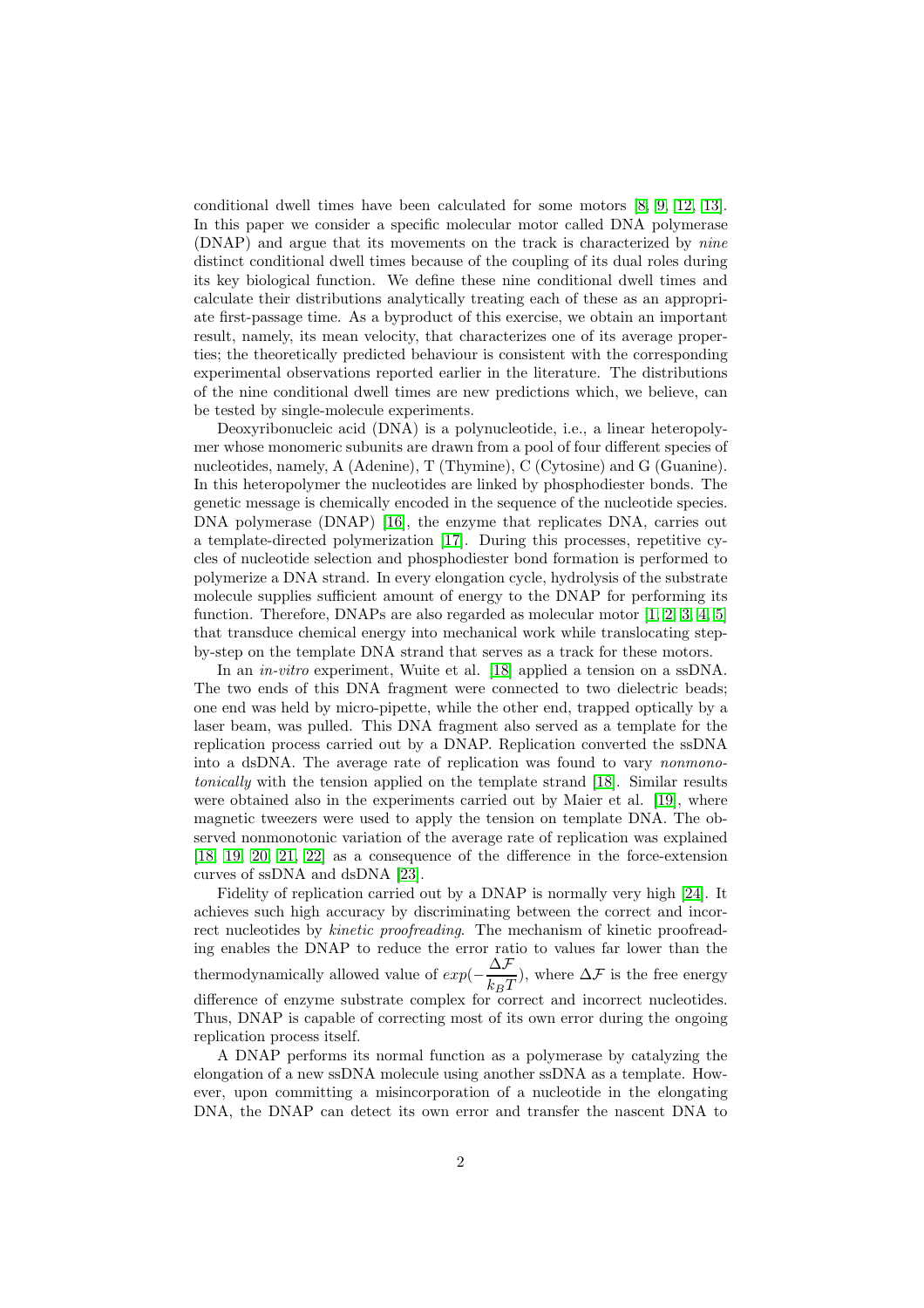another site where it catalyses excision of the wrongly incorporated nucleotide. The distinct sites, where the polymerisation (pol) and exonuclease (exo) reactions are catalyzed, are separated by 3-4 nm on the same DNAP [\[25\]](#page-23-10). The nascent DNA is transferred to the pol site from the exo site after the wrong nucleotide is cleaved from its tip by the DNAP. Thus, the transfer of the DNA between the pol and exo sites couples the polymerase and exonuclease activities of the DNAP.

In the next section we develop a microscopic model for the replication of a ssDNA template that is subjected to externally applied tension  $F$ , a situation that is very similar to the in-vitro experiment reported in refs. [\[18,](#page-23-3) [19\]](#page-23-4). The rates of both pol and exo activities of the DNAP enter into the expression that we derive for the average rate of elongation of the DNA. The  $F$ -dependence of this rate is consistent with the experimental observations reported in [\[18,](#page-23-3) [19\]](#page-23-4). We then define 9 distinct conditional dwell times of the DNAP and identifying each of these with an appropriate first-passage time [\[14\]](#page-22-12), we calculate their distributions analytically. We believe that experimental measurements of these distributions are likely to elucidate the nature of the interplay of the pol and exo activities of DNAP.

### 2 Model

The nucleotides on the template DNA are labelled sequentially by the integer index  $j$  ( $j = 1, 2, ..., L$ ) which also serves to indicate the position of the DNAP on its track. The chemical (or conformtional) state of the DNAP is denoted by a discrete variable  $\mu$  ( $\mu$  = 1, 2..., 5). The state of the DNAP is during replication is described by the pair  $j, \mu$ . The kinetic scheme used for our model is adapted from that proposed originally by Patel et al. [\[26\]](#page-23-11) and subsequently utilized by various other groups [\[27,](#page-23-12) [21\]](#page-23-6). The kinetic scheme of our model is shown in figure [\(1\)](#page-3-0), where the four different values 1, 2, 3 and 4 of  $\mu$  are the allowed chemical states in the polymerase-active mode of the enzyme, while in chemical state 5 the exonuclease catalytic site is activated.

The structure of DNA polymerase resembles a "cupped right hand" of a human, where its sub domains are recognized as palm, thumb and finger sub domains [\[28\]](#page-23-13). Template DNA enters from the finger sub-domain and takes exit from thumb sub-domain. The catalytic site where the binding occurs is located between finger and palm domain. Transitions between polymerase activated kinetic states of the enzyme (i.e., chemical states 1,2, 3 and 4) can be summarized as [\[29,](#page-23-14) [30\]](#page-23-15)

$$
E_o D_j + dNTP \stackrel{k_1}{\underset{k_{-1}}{\rightleftharpoons}} E_o D_j dNTP \stackrel{k_2}{\underset{k_{-2}}{\rightleftharpoons}} E_c D_j dNTP \stackrel{k_3}{\underset{k_{-3}}{\rightleftharpoons}} E_c D_{j+1} P P_i \stackrel{k_4}{\underset{k_{-4}}{\rightleftharpoons}} E_o D_{j+1} \tag{1}
$$

where  $E_c$  and  $E_o$  represent the closed and open finger configuration DNAP, respectively, while  $D_j$  denotes the length of the nascent DNA strand.

Let us start with the state  $E_oD_j$ , labelled by  $\mu = 1$ , in which the finger domain of DNAP is open and the DNAP is located at the site  $j$  on its template. Now a substrate molecule (dNTP) binds with the DNAP and resulting state  $E_o D_j dNTP$  is labeled by "2". The transition  $1 \rightarrow 2$  take place with rate  $k_1$ , while corresponding reverse transition 2  $\rightarrow$  1 occurs with rate  $k_{-1}$ . Binding energy of dNTP switches the open finger configuration of DNAP into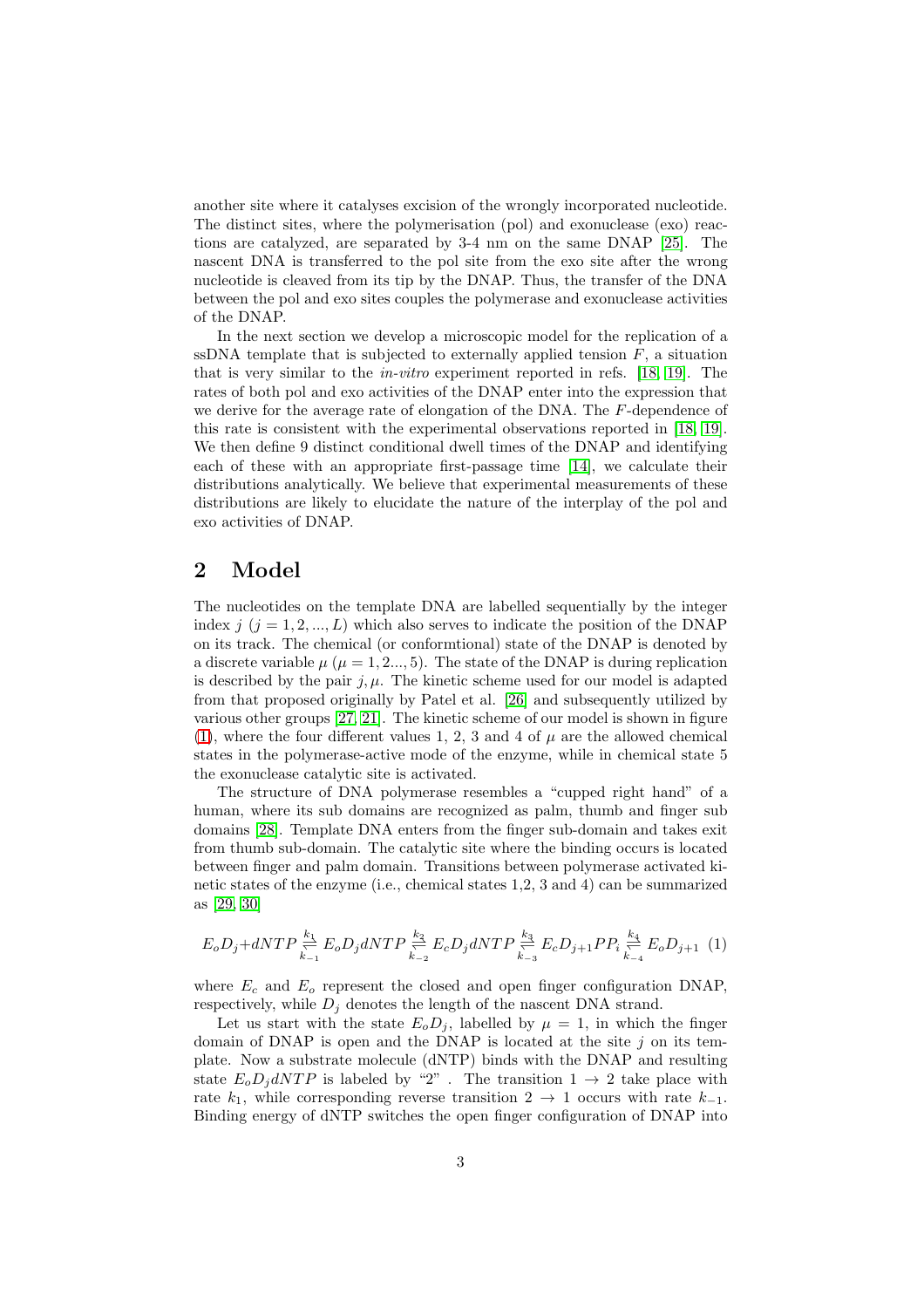closed finger configuration and the corresponding transition 2  $(E_o D_j dNTP) \rightarrow$ 3 ( $E_c D_i dN T P$ ) take place at the rate  $k_2$ . The reverse transition  $3 \rightarrow 2$  occurs at the rate  $k_{-2}$ . This new closed finger configuration of DNAP catalyzes the formation of phosphodiester bond between dNTP and nascent DNA strand thereby elongating the nascent DNA from length j to  $j + 1$ ; this process is represented by the transition 3  $(E_c D_i dN T P) \rightarrow 4 (E_c D_{i+1} P P_i)$  that occurs at the rate  $k_3$  ( $k_{-3}$  being the rate of the reverse transition). Finally, the transition  $4(j) \rightarrow 1(j + 1)$  completes one elongation cycle; the corresponding rates of the forward and reverse transitions are  $k_4$  and  $k_{-4}$ , respectively. The transition  $4(j) \rightarrow 1(j+1)$  captures more than one sub-step which includes opening of the finger domain, release of  $PP_i$  and the forward movement of the DNAP to the next site on the template.



<span id="page-3-0"></span>Figure 1: A pictorial depiction of 5 state kinetic model for DNA polymerase (see the text for a detailed explanation).

Immediately after completing one elongation cycle, the DNAP is normally ready to bind with a new substrate molecule and initiate the next elongation cycle. However, if a wrong nucleotide is incorporated in an elongation cycle, the DNAP is likely to transfer the nascent DNA from the pol site to the exo site. This switching from pol to exo activity is represented by the transition  $1 \rightarrow 5$ which occurs at the rate  $k_x$ ; the reverse transition, without cleavage, takes place at the rate  $k_p$ . In the exo mode the cleavage of the last incorporated nucleotide, at the rate  $k_{exo}$ , effectively alters the position of the DNAP from  $j+1$  to j.

#### <span id="page-3-1"></span>2.1 Force dependent chemical steps

External load force tilts the free energies and alters the barriers for the forward and reverse transitions [\[31\]](#page-23-16). But, not all the rate constants change significantly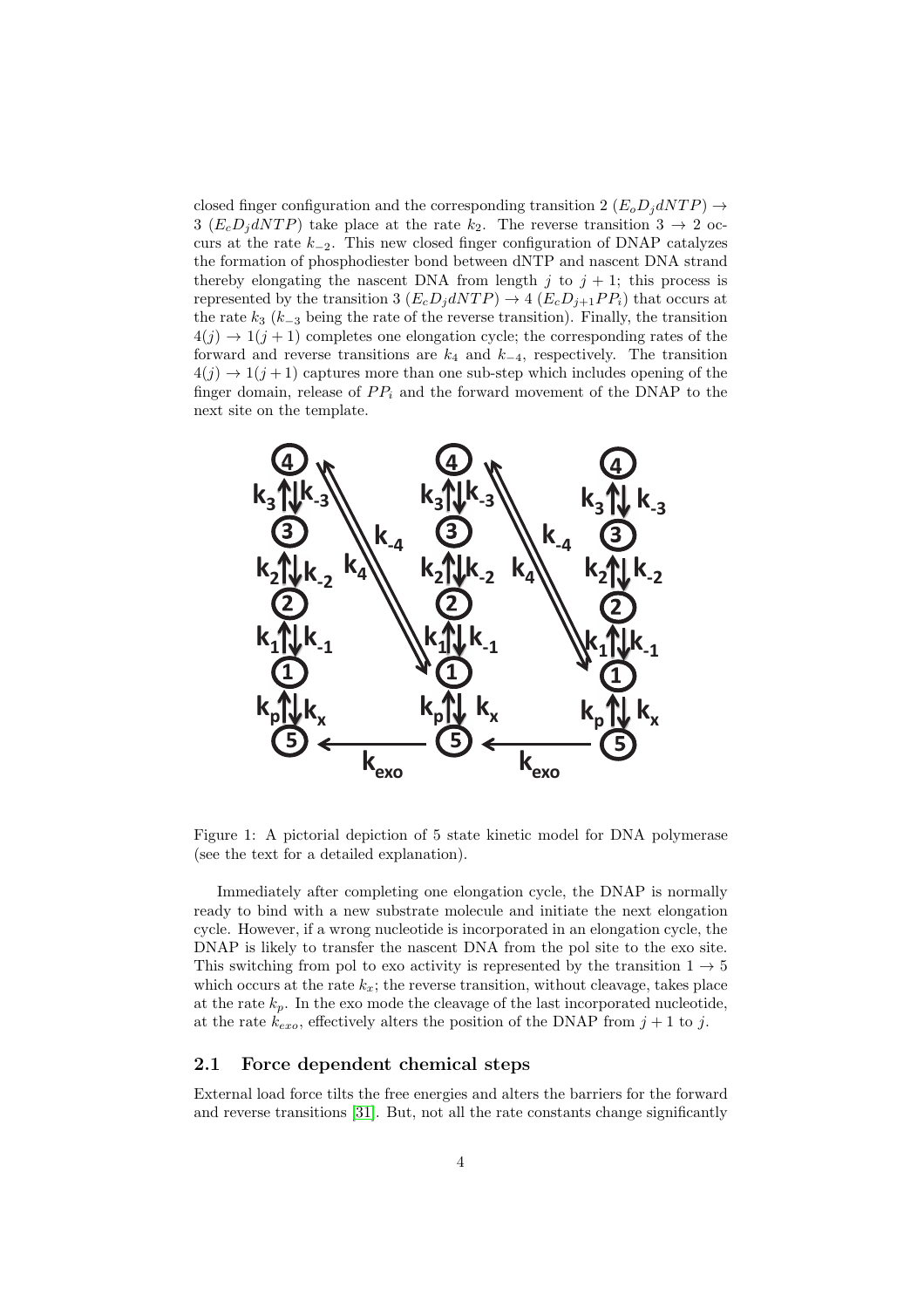with the tension  $F$  applied on the template. We hypothesize that only the following transitions are affected by the tension F: (I)  $3 \rightarrow 4$ , i.e., the polymerization step, where new dNTP subunit is incorporated into nascent DNA chain and a single stranded nucleotide is converted into a double stranded DNA. (II)  $1 \rightarrow 5$  i.e., the transfer of the nascent DNA from the pol site to the exo site of the DNAP. These two catalytic sites are separated by 3.5 nm and a transfer of the nascent DNA between them includes major change in the DNAP conformation that involves a  $\beta$  hairpin [\[32,](#page-23-17) [33,](#page-23-18) [34\]](#page-23-19). Moreover, polymerase to exonuclease switching causes local melting of the dsDNA.

Suppose  $\Delta \Phi(F)$  is the *change* in the free energy barrier so that

<span id="page-4-0"></span>
$$
k_3(F) = k_3(0)exp(-\theta \Delta \Phi/k_BT), \quad k_{-3}(F) = k_{-3}(0)exp((1-\theta) \Delta \Phi/k_BT)
$$
  
\n
$$
k_p(F) = k_p(0)exp(-\theta' \Delta \Phi_x/k_BT), \quad k_x(F) = k_x(0)exp((1-\theta') \Delta \Phi_x/k_BT)
$$
\n(2)

where  $k_B$  is the Boltzmann constant, T is the absolute temperature and  $k_3(0)$ ,  $k_{-3}(0)$ ,  $k_{x}(0)$ ,  $k_{p}(0)$  are the values of the corresponding rate constants in the absence of external force. The symbols  $\theta(0 \le \theta \le 1)$  and  $\theta'(0 \le \theta' \le 1)$ in eqn.[\(2\)](#page-4-0) are the load-sharing parameters [\[3\]](#page-22-2). Note that detailed balance is satisfied by our choice of the force-dependence of the rate constants when it is satisfied by the corresponding rates in the absence of the force. The expressions for  $\Delta\Phi(F)$  and  $\Delta\Phi_x(F)$  are derived in appendix A by relating these to  $\Delta\Phi'(F)$ which is the change in the stretching free energy when a ssDNA is converted into dsDNA. As we show in the next section, following force dependence of  $k_3(F)$ and  $k_x(F)$ ,

<span id="page-4-1"></span>
$$
k_3(F) = k_3(0)exp(-\Delta\Phi(F)/k_BT)
$$
 and 
$$
k_x(F) = k_x(0)exp(\Delta\Phi_x(F)/k_BT)
$$
, (3)

together with  $k_{-3}(F) = k_{-3}(0), k_p(F) = k_p(0)$ , i.e.,  $\theta = 1, \theta' = 0$ , shows a good qualitative agreement with the experimental data.

### <span id="page-4-3"></span><span id="page-4-2"></span>3 Results

#### 3.1 Force velocity curve

In this subsection we derive the force-velocity curve for our model DNAP motor and compare it with those reported earlier in the literature. Let  $P_{\mu}(j, t)$  be the probability of finding DNAP in chemical state  $\mu$ , at the position j on its track, at time t. The probability to finding the DNA polymerase in chemical state  $\mu$ , irrespective of its position, is

$$
P_{\mu}(t) = \sum_{j=1}^{L} P_{\mu}(j, t)
$$
\n(4)

where  $L$  is the total number of nucleotides in template DNA strand. Normalisation of the probability imposes the condition

$$
\sum_{\mu=1}^{5} P_{\mu}(t) = 1 \tag{5}
$$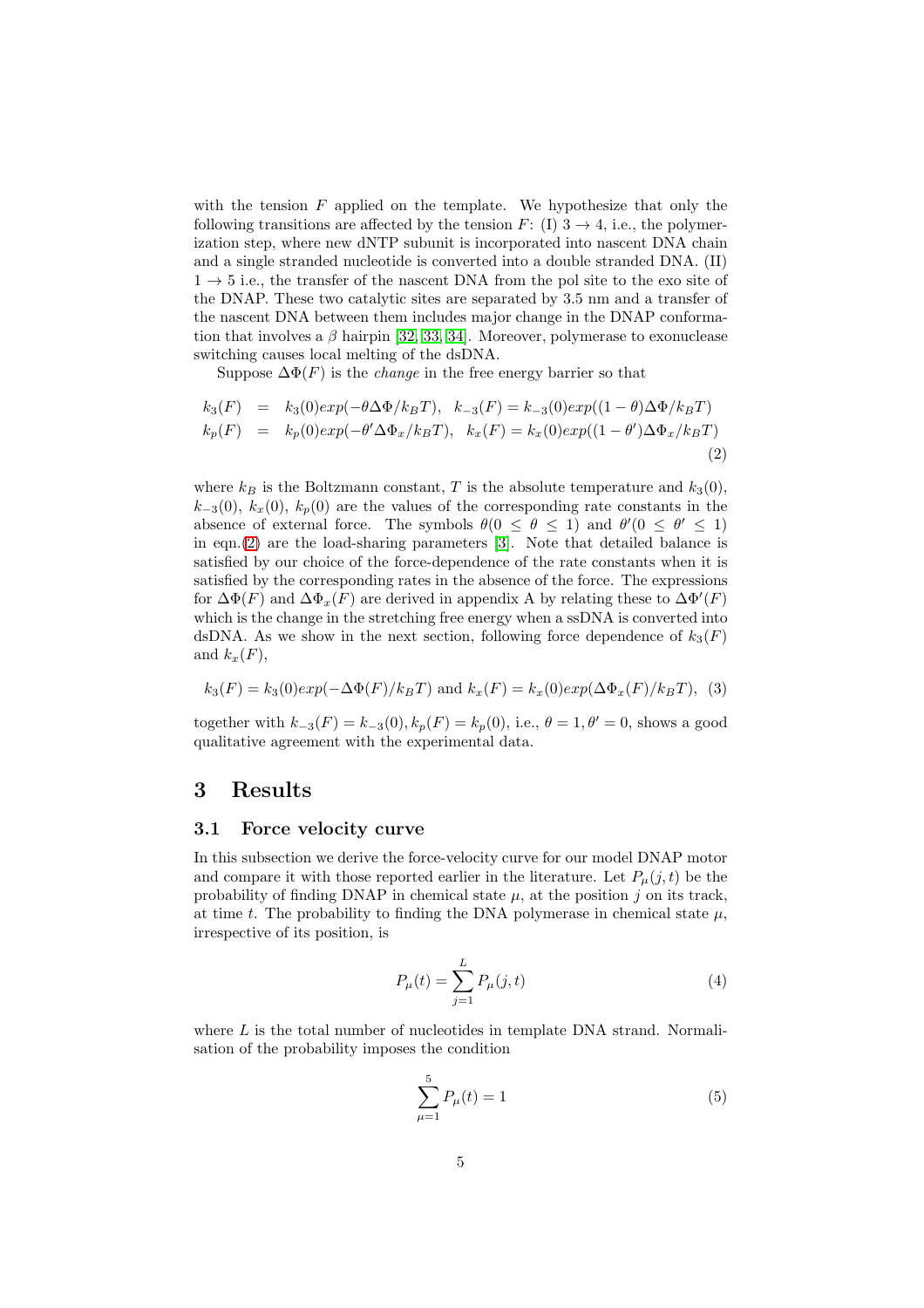at all times. The time evolution of the probability  $P_{\mu}(t)$  is governed by following equations

$$
\frac{dP_1(t)}{dt} = -(k_x + k_1 + k_{-4})P_1(t) + k_{-1}P_2(t) + k_4P_4(t) + k_pP_5(t)
$$
(6)

$$
\frac{dP_2(t)}{dt} = k_1 P_1(t) - (k_{-1} + k_2)P_2(t) + k_{-2}P_3(t)
$$
\n(7)

$$
\frac{dP_3(t)}{dt} = k_2 P_2(t) - (k_{-2} + k_3)P_3(t) + k_{-3} P_4(t)
$$
\n(8)

$$
\frac{dP_4(t)}{dt} = k_{-4}P_1(t) + k_3P_3(t) - (k_{-3} + k_4)P_4(t)
$$
\n(9)

$$
\frac{dP_5(t)}{dt} = k_x P_4(t) - k_p P_5(t)
$$
\n(10)

Now we solve these equations in steady state and calculate the probability of finding the DNA polymerase in  $\mu$ th chemical state  $(P_{\mu}^{st})$ .

$$
P_{\mu}^{st} = \frac{x_{\mu}}{x_1 + x_2 + x_3 + x_4 + x_5} \tag{11}
$$

Expressions for  $x_{\mu}$ 's are given in Appendix B.

Now we define the average rate of polymerization  $V_p$  and the average rate of excision  $V_e$  as

$$
V_p = P_1^{st} k_1 - P_2^{st} k_{-1} \text{ and } V_e = k_{exo} P_5^{st}
$$
 (12)

Therefore, the average velocity of the DNAP on its track is

$$
V = V_p - V_e \tag{13}
$$

In figure [\(2\)](#page-6-0) the average velocity of the DNAP is plotted against the tension applied on DNA track. Rate constants used for this plot are collected from the literature [\[26\]](#page-23-11) and listed in table [1.](#page-6-1)

Because of the F-dependence of the form assumed in [\(3\)](#page-4-1), at lower tension transition  $2 \rightarrow 3$  is rate limiting while at higer values of tension  $3 \rightarrow 4$  becomes the rate limiting step. Frequent  $poly \rightarrow exo$  switching cause the significant increase in the exonuclease cleaving at higher forces. Observed trend of variation of the average velocity is the direct consequence of the nonmonotonic behavior of the  $\Delta\Phi(F)$ , shown in figure [\(5\)](#page-18-0).

### 3.2 Distributions of dwell times and exonuclease turnover times

The average velocity of a DNAP and its dependence on the tension applied on the corresponding template does not provide any information on the intrinsic fluctuations in both the pol and exo activities of these machines. Probing fluctuations in the kinetics of molecular machines have become possible because of the recent advances in single molecule imaging, manipulation and enzymology. In this section we investigate theoretically how the fluctuations in the pol and exo activities of a DNAP would vary with the tension applied on the template DNA. For this purpose we use the same kinetic model introduced in section [1,](#page-0-0)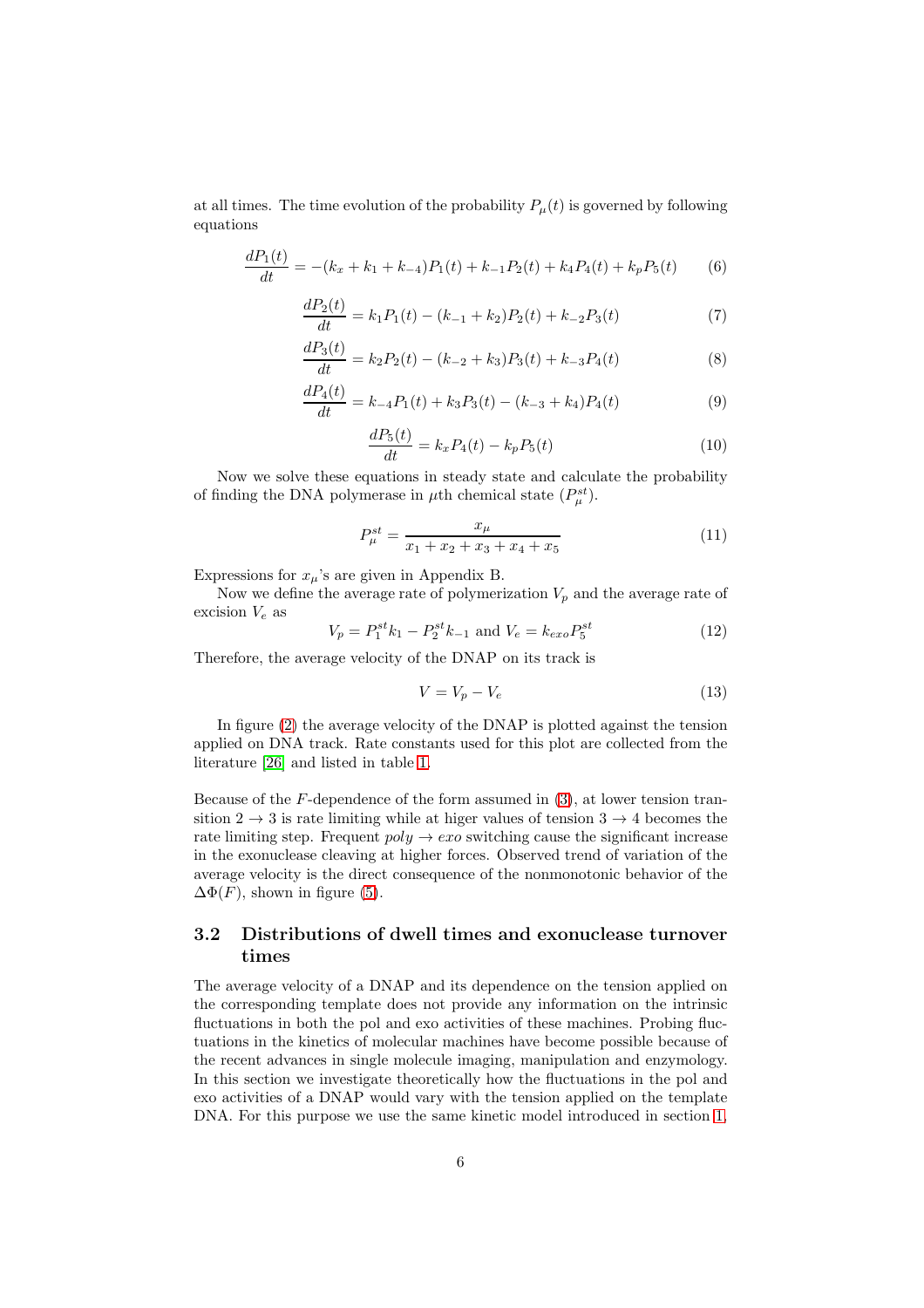

<span id="page-6-0"></span>Figure 2: Velocity of DNA polymerase is plotted against the force applied on template strand for a few different values of dNTP concentration. The numerical values of the parameters used for this plot are listed in table [1.](#page-6-1)

| Rate constant       | Numerical value          |
|---------------------|--------------------------|
| k <sub>1</sub>      | $50 \ \mu M^{-1} s^{-1}$ |
| $k_{-1}$            | $1000 s^{-1}$            |
| $k_2$               | $300 s^{-1}$             |
| $k_{-2}$            | $100 s^{-1}$             |
| $k_3(0)$            | $9000 s^{-1}$            |
| $k_{-3}$            | $18000 s^{-1}$           |
| $k_4$               | $\frac{600}{s^{-1}}$     |
| $k_{-4}$            | $25s^{-1}$               |
| $k_x(0)$            | $.2 s^{-1}$              |
| $k_{\underline{p}}$ | $700 s^{-1}$             |
| $k_{exo}$           | $900 s^{-1}$             |

<span id="page-6-1"></span>Table 1: Numerical values of the rate constants used for graphical plotting of some typical curves obtained from the analytical expressions derived in this paper.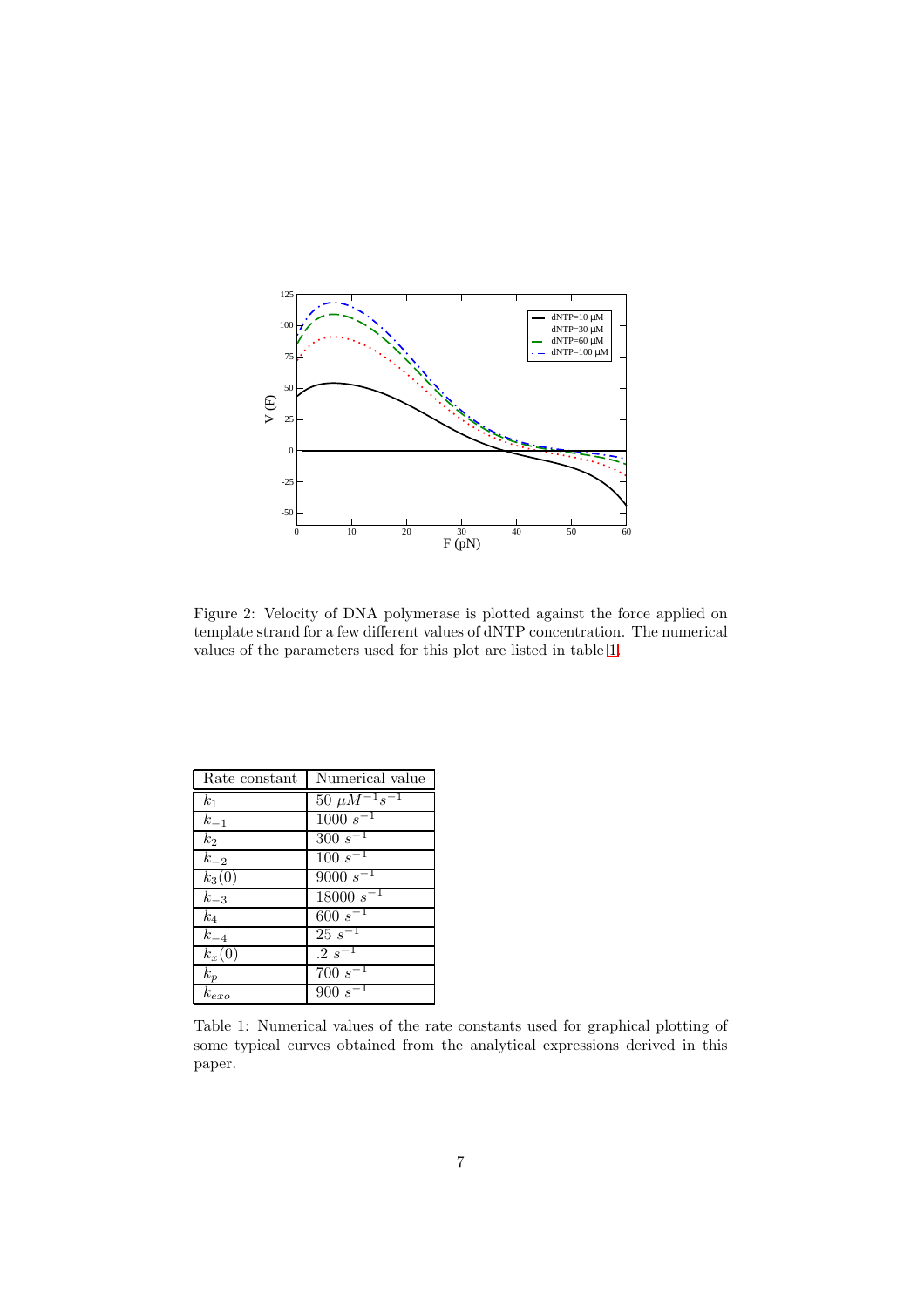that we have used in subsection [2.1](#page-3-1) for calculating the average properties of DNAP.

The variable chosen to characterize the fluctuations in replication process is the time of dwell of DNAP at a single nucleotide on the template, which is nothing but the effective duration of its stay in that location. While moving on the one dimensional template strand three different mechanical steps are taken by DNAP, which are

- (1) Forward step in the pol mode:  $4(j) \rightarrow 1(j+1)$ .
- (2) Backward step in the pol mode:  $1(j + 1) \rightarrow 4(j)$ .
- (3) Backward step (caused by cleavage) in the exo mode:  $5(j + 1) \rightarrow 5(j)$ .

If a molecular motor takes more than one type of mechanical step then the fluctuations in the durations of its dwell at different locations cannot be characterized by a single distribution; instead, distributions of more than one type of conditional dwell times can be defined [\[10\]](#page-22-9). So, in the context of our model of DNAP, three different types of mechanical step would generate nine different distribution of conditional dwell times. We denote the forward, backward and cleavage steps are by the symbols +, – and x, respectively.  $\Psi_{mn}(t)$  is the conditional dwell time of the DNA polymerase when step m is followed by n, where the three allowed values of each of the subscripts m and n are  $+,-,x$ . For the convenience of calculation of the distributions  $\Psi_{mn}(t)$ , first we assume that the DNAP is already at the  $j_{th}$  site on the template strand and that the rate constants for all the transitions leading to this special site  $j$  are equated to zero. In other words,

(1)  $k_4 = 0$  only for the transition  $4(j-1) \rightarrow 1(j)$  (and not for any  $i \neq j$ ), (2)  $k_{-4} = 0$  only for  $1(j + 1) \rightarrow 4(j)$  (and not for any  $i \neq j$ ), (3)  $k_{exo} = 0$  only for  $5(j + 1) \rightarrow 5(j)$  (and not for any  $i \neq j$ ).

Now appropriate initial conditions will ensure the type of previous step taken by DNAP.

If  $P_{\mu}(j,t)$  is the probability of finding the DNA polymerase in  $\mu_{th}$  chemical state at site  $j$  at time  $t$ , then time evolution of these probabilities are governed by following master equation.

$$
\frac{dP_1(j,t)}{dt} = -(k_{-4} + k_1 + k_x)P_1(j,t) + k_{-1}P_2(j,t) + k_p P_5(j,t) \tag{14}
$$

$$
\frac{dP_2(j,t)}{dt} = k_1 P_1(j,t) - (k_{-1} + k_2) P_2(j,t) + k_{-2} P_3(j,t) \tag{15}
$$

$$
\frac{dP_3(j,t)}{dt} = k_2 P_2(j,t) - (k_{-2} + k_3) P_3(j,t) + k_{-3} P_4(j,t) \tag{16}
$$

$$
\frac{dP_4(j,t)}{dt} = k_3 P_3(j,t) - (k_4 + k_{-3})P_4(j,t)
$$
\n(17)

$$
\frac{dP_5(j,t)}{dt} = k_x P_1(j,t) - (k_p + k_{exo}) P_5(j,t)
$$
\n(18)

These equation can be re-expressed in the following matrix form.

<span id="page-7-0"></span>
$$
\frac{d}{dt}\mathbf{P(t)} = \mathbf{MP(t)}\tag{19}
$$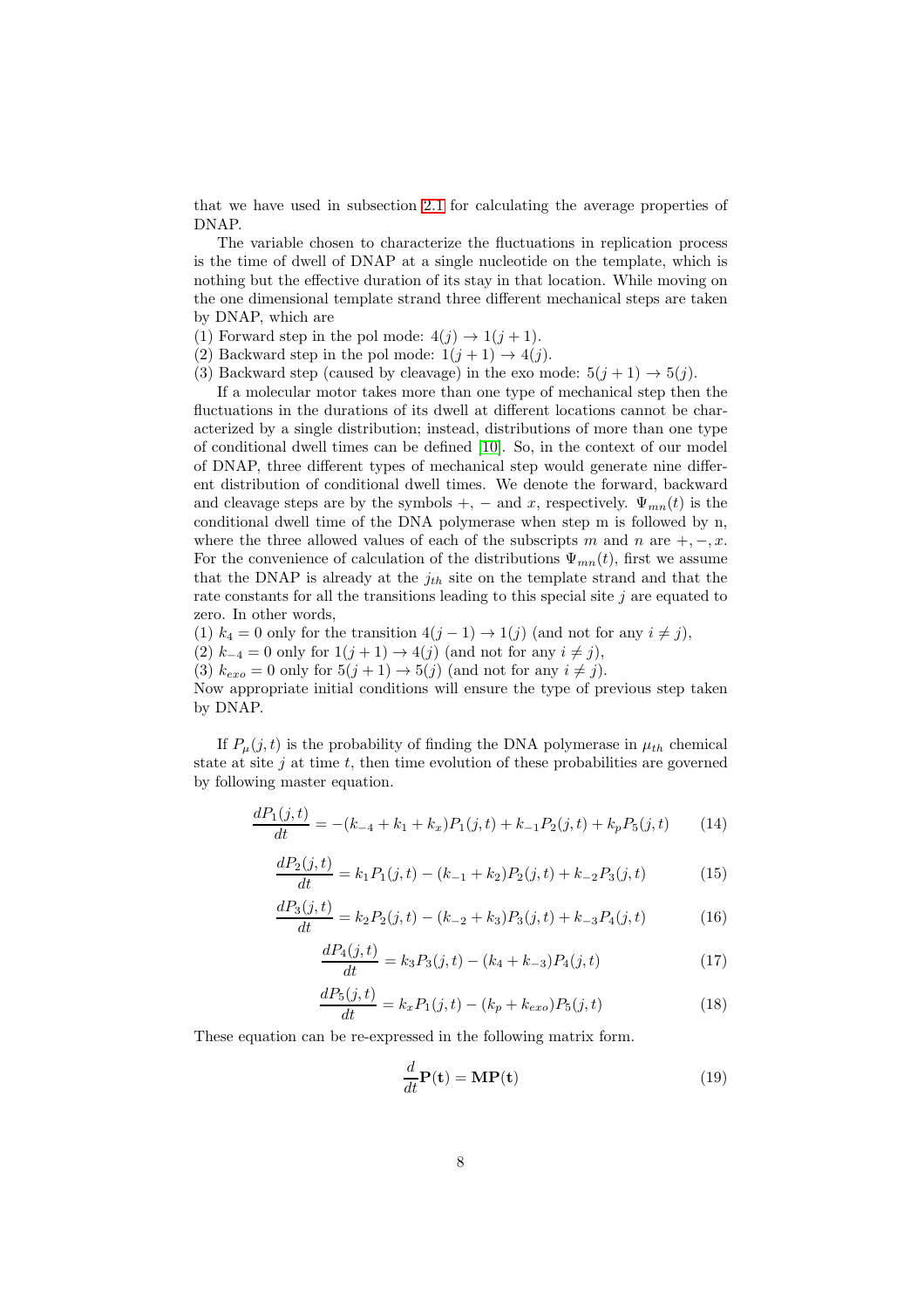Here  $P(t)$  is a column matrix, whose elements are  $P_1(j,t)$ ,  $P_2(j,t)$ ,  $P_3(j,t)$ ,  $P_4(j,t)$  and  $P_5(j,t)$ . And

$$
\mathbf{M} = \begin{bmatrix} -(k_{-4} + k_1 + k_x) & k_{-1} & 0 & 0 & k_p \\ k_1 & -(k_{-1} + k_2) & k_{-2} & 0 & 0 \\ 0 & k_2 & -(k_{-2} + k_3) & k_{-3} & 0 \\ 0 & 0 & k_3 & -(k_4 + k_{-3}) & 0 \\ k_x & 0 & 0 & 0 & -(k_p + k_{exo}) \end{bmatrix}
$$
 (20)

Now introducing the Laplace transform of the probability of kinetic states by,

$$
\tilde{P}_{\mu}(j,s) = \int_0^{\infty} P_{\mu}(j,t)e^{-st}dt
$$
\n(21)

Solution of equation [\(19\)](#page-7-0) in Laplace space is,

<span id="page-8-1"></span>
$$
\tilde{\mathbf{P}}(j,s) = (s\mathbf{I} - \mathbf{M})^{-1} \tilde{\mathbf{P}}(j,0)
$$
\n(22)

Here  $\tilde{\mathbf{P}}(j,s)$  is the vector of the probability of individual chemical state in Laplace space and  $\tilde{\mathbf{P}}(j,0)$  is the column vector of initial probabilities. Determinant of matrix  $sI - M$  is a fifth order polynomial

$$
det(s\mathbf{I} - \mathbf{M}) = \alpha s^5 + \beta s^4 + \gamma s^3 + \delta s^2 + \epsilon s + \zeta;
$$
 (23)

full expressions for  $\alpha$ ,  $\beta$ ,  $\gamma$ ,  $\delta$ ,  $\epsilon$  and  $\zeta$  in terms of the primary rate constants are given in Appendix C.

#### 3.2.1 Calculation of  $\Psi_{++}, \Psi_{+-}, \Psi_{+x}$

Following set of initial conditions guarantees that previous step taken by DNA polymerase is a forward step.

<span id="page-8-0"></span>
$$
P_1(j,0) = 1
$$
 and  $P_2(j,0) = P_3(j,0) = P_4(j,0) = P_5(j,0) = 0$  (24)

So three different distribution of dwell time, where first step is forward, are defined as follows:

<span id="page-8-5"></span>
$$
\Psi_{++}(t) = P_4(j,t)k_4|_{[P_1(j,0)=1,P_2(j,0)=P_3(j,0)=P_4(j,0)=P_5(j,0)=0]} \tag{25}
$$

<span id="page-8-6"></span>
$$
\Psi_{+-}(t) = P_1(j,t)k_{-4}|_{[P_1(j,0)=1,P_2(j,0)=P_3(j,0)=P_4(j,0)=P_5(j,0)=0]} \tag{26}
$$

<span id="page-8-7"></span>
$$
\Psi_{+x}(t) = P_5(j,t)k_{exo}|_{[P_1(j,0)=1,P_2(j,0)=P_3(j,0)=P_4(j,0)=P_5(j,0)=0]} \tag{27}
$$

By applying the initial condition [\(24\)](#page-8-0) in equation [\(22\)](#page-8-1), we get

<span id="page-8-2"></span>
$$
\tilde{P}_4(j,s) = \frac{a_0 + a_1s}{\alpha s^5 + \beta s^4 + \gamma s^3 + \delta s^2 + \epsilon s + \zeta}
$$
\n(28)

<span id="page-8-3"></span>
$$
\tilde{P}_1(j,s) = \frac{b_4s^4 + b_3s^3 + b_2s^2 + b_1s + b_0}{\alpha s^5 + \beta s^4 + \gamma s^3 + \delta s^2 + \epsilon s + \zeta}
$$
\n(29)

<span id="page-8-4"></span>
$$
\tilde{P}_5(j,s) = \frac{c_3 s^3 + c_2 s^2 + c_1 s + c_0}{\alpha s^5 + \beta s^4 + \gamma s^3 + \delta s^2 + \epsilon s + \zeta}
$$
\n(30)

Mathematical expressions for  $a_0$ ,  $a_1$ ,  $b_0$ ,  $b_1$ ,  $b_2$ ,  $b_3$ ,  $b_4$ ,  $c_0$ ,  $c_1$ ,  $c_2$  and  $c_3$  are given in Appendix D.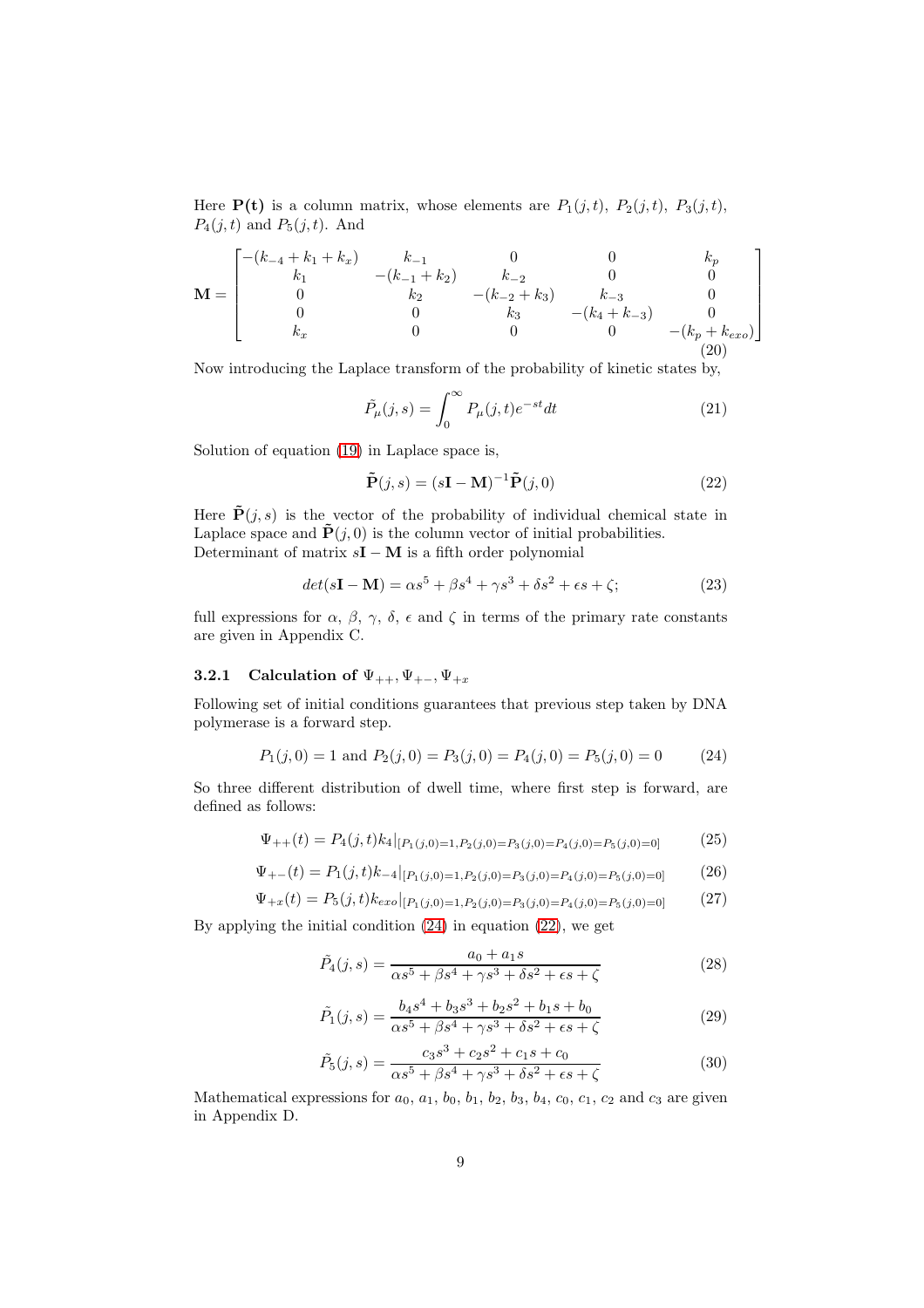

<span id="page-9-0"></span>Figure 3:  $\Psi_{++}(t)$ ,  $\Psi_{+-}(t)$ ,  $\Psi_{-+}(t)$ , and  $\Psi_{--}(t)$  are plotted for a few different values of F.



<span id="page-9-1"></span>Figure 4:  $\Psi_{+x}(t)$ ,  $\Psi_{-x}(t)$ ,  $\Psi_{x+}(t)$ , and  $\Psi_{x-}(t)$  are plotted for a few different values of F.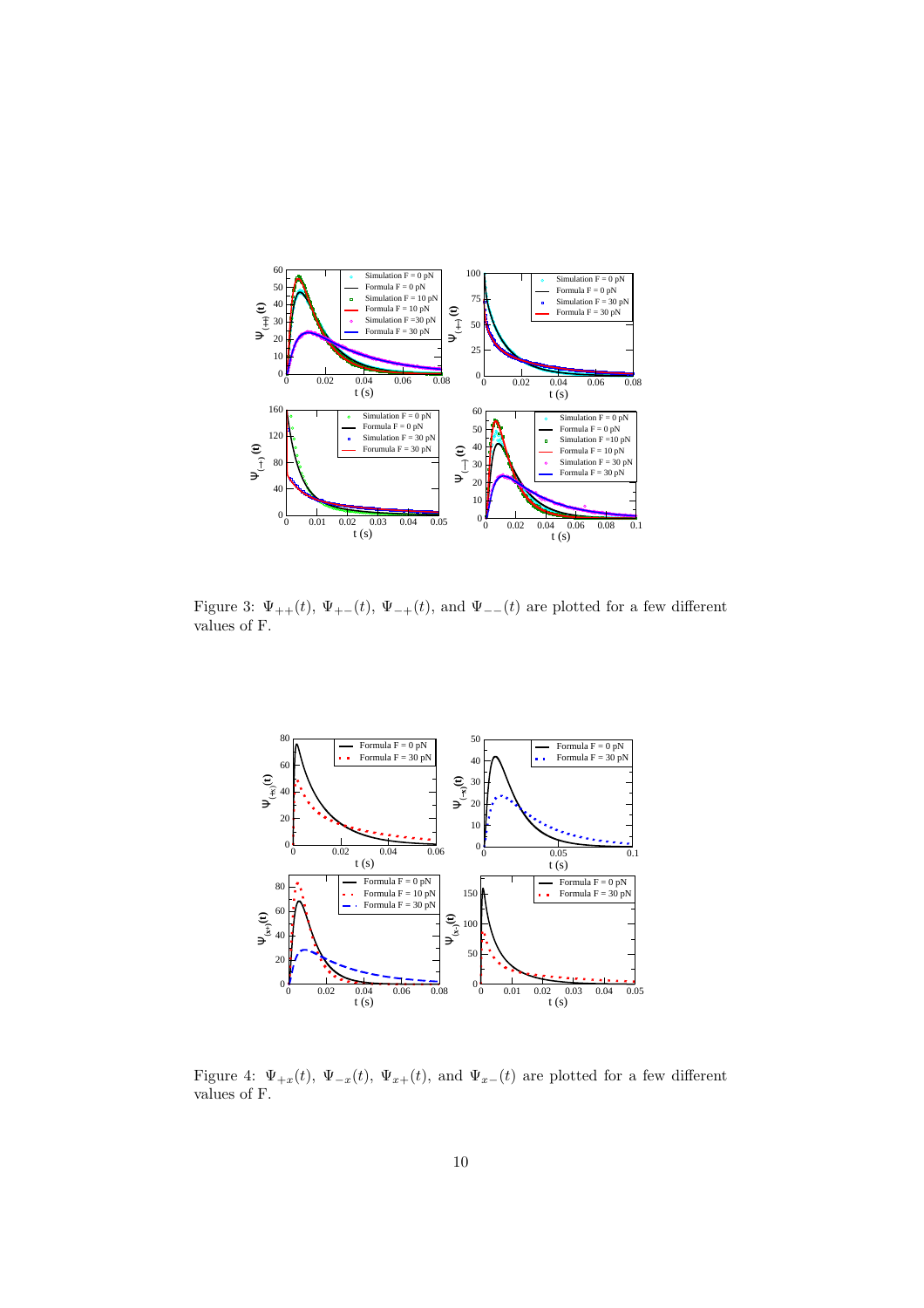By inserting the inverse Laplace transforms of the expressions [\(28\)](#page-8-2), [\(29\)](#page-8-3) and [\(30\)](#page-8-4) into the equations [\(25\)](#page-8-5), [\(26\)](#page-8-6) and [\(27\)](#page-8-7), respectively, we get

$$
\Psi_{++}(t) = \left[ \frac{(a_0 - a_1 \omega_1)k_4}{(\omega_1 - \omega_2)(\omega_1 - \omega_3)(\omega_1 - \omega_4)(\omega_1 - \omega_5)} \right] e^{-\omega_1 t} \n+ \left[ \frac{(a_0 - a_1 \omega_2)k_4}{(\omega_2 - \omega_1)(\omega_2 - \omega_3)(\omega_2 - \omega_4)(\omega_2 - \omega_5)} \right] e^{-\omega_2 t} \n+ \left[ \frac{(a_0 - a_1 \omega_3)k_4}{(\omega_3 - \omega_1)(\omega_3 - \omega_2)(\omega_3 - \omega_4)(\omega_3 - \omega_5)} \right] e^{-\omega_3 t} \n+ \left[ \frac{(a_0 - a_1 \omega_4)k_4}{(\omega_4 - \omega_1)(\omega_4 - \omega_2)(\omega_4 - \omega_3)(\omega_4 - \omega_5)} \right] e^{-\omega_4 t} \n+ \left[ \frac{(a_0 - a_1 \omega_5)k_4}{(\omega_5 - \omega_1)(\omega_5 - \omega_2)(\omega_5 - \omega_3)(\omega_5 - \omega_4)} \right] e^{-\omega_5 t}
$$
\n(31)

$$
\Psi_{+-}(t) = \begin{bmatrix}\n(b_0 - b_1\omega_1 + b_2\omega_1^2 - b_3\omega_1^3 + b_4\omega_1^4)k_{-4} \\
(\omega_1 - \omega_2)(\omega_1 - \omega_3)(\omega_1 - \omega_4)(\omega_1 - \omega_5)\n\end{bmatrix} e^{-\omega_1 t} \\
+ \begin{bmatrix}\n(b_0 - b_1\omega_2 + b_2\omega_2^2 - b_3\omega_2^3 + b_4\omega_2^4)k_{-4} \\
(\omega_2 - \omega_1)(\omega_2 - \omega_3)(\omega_2 - \omega_4)(\omega_2 - \omega_5)\n\end{bmatrix} e^{-\omega_2 t} \\
+ \begin{bmatrix}\n(b_0 - b_1\omega_3 + b_2\omega_3^2 - b_3\omega_3^3 + b_4\omega_3^4)k_{-4} \\
(\omega_3 - \omega_1)(\omega_3 - \omega_2)(\omega_3 - \omega_4)(\omega_3 - \omega_5)\n\end{bmatrix} e^{-\omega_3 t} \\
+ \begin{bmatrix}\n(b_0 - b_1\omega_4 + b_2\omega_4^2 - b_3\omega_4^3 + b_4\omega_4^4)k_{-4} \\
(\omega_4 - \omega_1)(\omega_4 - \omega_2)(\omega_4 - \omega_3)(\omega_4 - \omega_5)\n\end{bmatrix} e^{-\omega_4 t} \\
+ \begin{bmatrix}\n(b_0 - b_1\omega_5 + b_2\omega_5^2 - b_3\omega_5^3 + b_4\omega_5^4)k_{-4} \\
(\omega_5 - \omega_1)(\omega_5 - \omega_2)(\omega_5 - \omega_3)(\omega_5 - \omega_4)\n\end{bmatrix} e^{-\omega_5 t} \n(32)
$$

$$
\Psi_{+x}(t) = \left[ \frac{(c_0 - c_1\omega_1 + c_2\omega_1^2 - c_3\omega_1^3)k_{exo}}{(\omega_1 - \omega_2)(\omega_1 - \omega_3)(\omega_1 - \omega_4)(\omega_1 - \omega_5)} \right] e^{-\omega_1 t} \n+ \left[ \frac{(c_0 - c_1\omega_2 + c_2\omega_2^2 - c_3\omega_2^3)k_{exo}}{(\omega_2 - \omega_1)(\omega_2 - \omega_3)(\omega_2 - \omega_4)(\omega_2 - \omega_5)} \right] e^{-\omega_2 t} \n+ \left[ \frac{(c_0 - c_1\omega_3 + c_2\omega_3^2 - c_3\omega_3^3)k_{exo}}{(\omega_3 - \omega_1)(\omega_3 - \omega_2)(\omega_3 - \omega_4)(\omega_3 - \omega_5)} \right] e^{-\omega_3 t} \n+ \left[ \frac{(c_0 - c_1\omega_4 + c_2\omega_4^2 - c_3\omega_4^3)k_{exo}}{(\omega_4 - \omega_1)(\omega_4 - \omega_2)(\omega_4 - \omega_3)(\omega_4 - \omega_5)} \right] e^{-\omega_4 t} \n+ \left[ \frac{(c_0 - c_1\omega_5 + c_2\omega_5^2 - c_3\omega_5^3)k_{exo}}{(\omega_5 - \omega_1)(\omega_5 - \omega_2)(\omega_5 - \omega_3)(\omega_5 - \omega_4)} \right] e^{-\omega_5 t}
$$
\n(33)

where  $\omega_1, \omega_2, \omega_3, \omega_4$  and  $\omega_5$  are the roots of following equation

<span id="page-10-0"></span>
$$
\alpha \omega^5 - \beta \omega^4 + \gamma \omega^3 - \delta \omega_2 + \epsilon \omega - \zeta = 0; \tag{34}
$$

the explicit expressions of  $\alpha, \beta, \gamma, \delta, \epsilon$  and  $\zeta$  in terms of the primary rate constants of the kinetic model are given in appendix C. The coupled nature of the pol and exo activities is revealed by the mixing of the corresponding rate constants in the expressions of  $\Psi_{+, \pm}$  and  $\Psi_{+x}$ .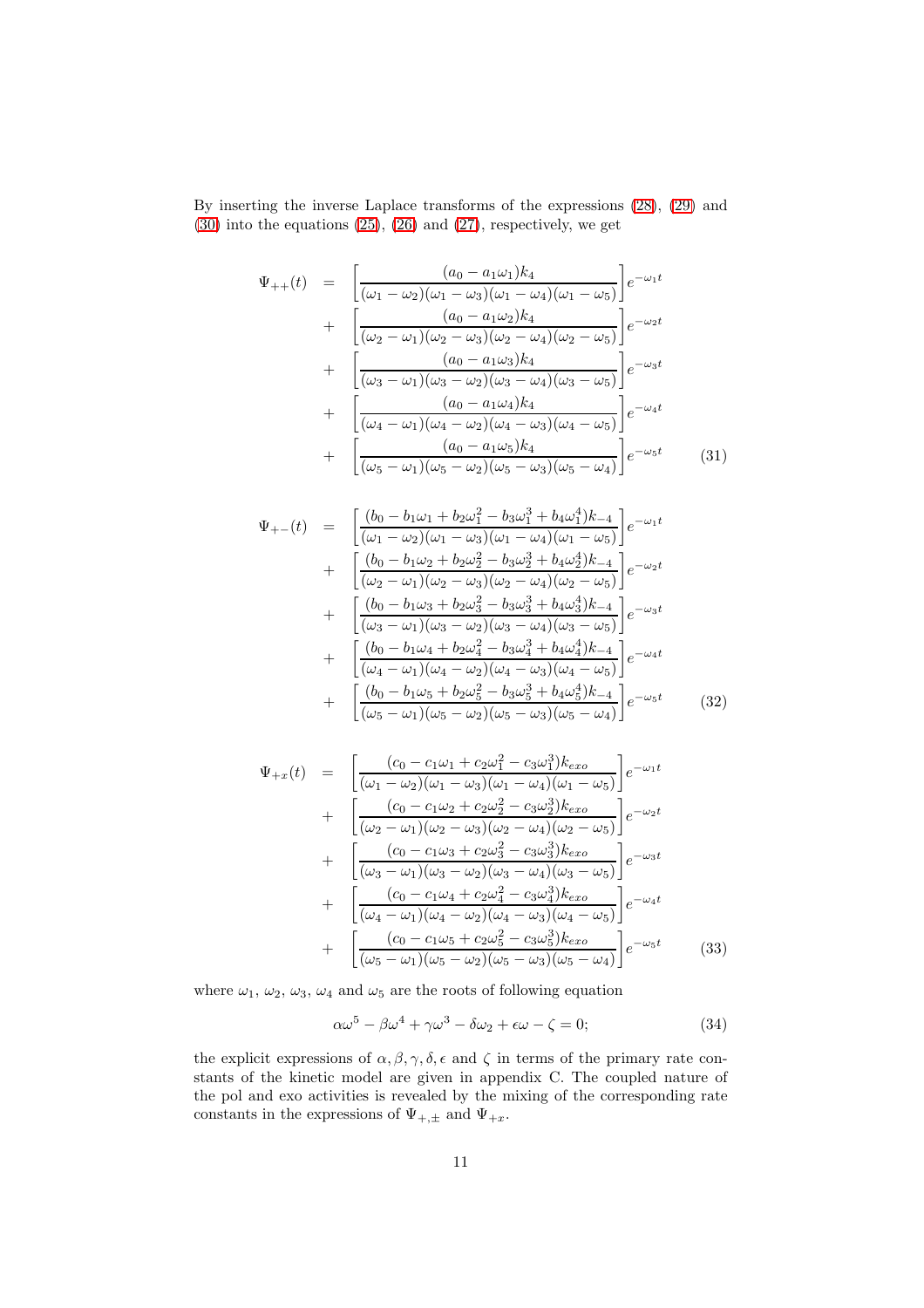#### 3.2.2 Calculation of  $\Psi_{-+}, \Psi_{--}, \Psi_{-x}$

Following initial conditions ensures that DNA polymerase has reached to site  $j$ by making a backward step:

$$
P_4(j,0) = 1
$$
 and  $P_1(j,0) = P_2(j,0) = P_3(j,0) = P_5(j,0) = 0$  (35)

So three different distributions of dwell time, where first step is backward, are defined as follows:

<span id="page-11-3"></span>
$$
\Psi_{-+}(t) = P_4(j,t)k_4|_{[P_4(j,0)=1, P_1(j,0)=P_2(j,0)=P_3(j,0)=P_5(j,0)=0]}
$$
\n(36)

<span id="page-11-4"></span>
$$
\Psi_{--}(t) = P_1(j,t)k_{-4}|_{[P_4(j,0)=1,P_1(j,0)=P_2(j,0)=P_3(j,0)=P_5(j,0)=0]} \tag{37}
$$

<span id="page-11-5"></span>
$$
\Psi_{-x}(t) = P_5(j,t)k_{exo}|_{[P_4(j,0)=1,P_1(j,0)=P_2(j,0)=P_3(j,0)=P_5(j,0)=0]} \tag{38}
$$

After applying the above initial condition in equation [\(22\)](#page-8-1), we get

<span id="page-11-0"></span>
$$
\tilde{P}_4(j,s) = \frac{d_4s^4 + d_3s^3 + d_2s^2 + d_1s + d_0}{\alpha s^5 + \beta s^4 + \gamma s^3 + \delta s^2 + \epsilon s + \zeta}
$$
\n(39)

<span id="page-11-1"></span>
$$
\tilde{P}_1(j,s) = \frac{k_x k_{-1} k_{-2} k_{-3}}{\alpha s^5 + \beta s^4 + \gamma s^3 + \delta s^2 + \epsilon s + \zeta}
$$
\n(40)

<span id="page-11-2"></span>
$$
\tilde{P}_5(j,s) = \frac{e_0 + e_1 s}{\alpha s^5 + \beta s^4 + \gamma s^3 + \delta s^2 + \epsilon s + \zeta}
$$
\n(41)

Full expressions for  $d_0$ ,  $d_1$ ,  $d_2$ ,  $d_3$ ,  $d_4$ ,  $e_0$  and  $e_1$  in terms of the primary rate constants of the kinetic model are given in Appendix D. Inverse transform of equation [\(39\)](#page-11-0), [\(40\)](#page-11-1) and [\(41\)](#page-11-2) gives the mathematical expression for  $P_4(j, t)$ ,  $P_1(j,t)$  and  $P_5(j,t)$ .

Substituting the inverse Laplace transforms of [\(39\)](#page-11-0), [\(40\)](#page-11-1) and [\(41\)](#page-11-2) into the equations [\(36\)](#page-11-3), [\(37\)](#page-11-4) and [\(38\)](#page-11-5) respectively, we get the following distributions of the conditional dwell time:

$$
\Psi_{-+}(t) = \begin{bmatrix}\n(d_0 - d_1\omega_1 + d_2\omega_1^2 - d_3\omega_1^3 + d_4\omega_1^4)k_4 \\
(\omega_1 - \omega_2)(\omega_1 - \omega_3)(\omega_1 - \omega_4)(\omega_1 - \omega_5)\n\end{bmatrix} e^{-\omega_1 t} \n+ \begin{bmatrix}\n(d_0 - d_1\omega_2 + d_2\omega_2^2 - d_3\omega_2^3 + d_4\omega_2^4)k_4 \\
(\omega_2 - \omega_1)(\omega_2 - \omega_3)(\omega_2 - \omega_4)(\omega_2 - \omega_5)\n\end{bmatrix} e^{-\omega_2 t} \n+ \begin{bmatrix}\n(d_0 - d_1\omega_3 + d_2\omega_3^2 - d_3\omega_3^3 + d_4\omega_3^4)k_4 \\
(\omega_3 - \omega_1)(\omega_3 - \omega_2)(\omega_3 - \omega_4)(\omega_3 - \omega_5)\n\end{bmatrix} e^{-\omega_3 t} \n+ \begin{bmatrix}\n(d_0 - d_1\omega_4 + d_2\omega_4^2 - d_3\omega_4^3 + d_4\omega_4^4)k_4 \\
(\omega_4 - \omega_1)(\omega_4 - \omega_2)(\omega_4 - \omega_3)(\omega_4 - \omega_5)\n\end{bmatrix} e^{-\omega_4 t} \n+ \begin{bmatrix}\n(d_0 - d_1\omega_5 + d_2\omega_5^2 - d_3\omega_5^3 + d_4\omega_5^4)k_4 \\
(\omega_5 - \omega_1)(\omega_5 - \omega_2)(\omega_5 - \omega_3)(\omega_5 - \omega_4)\n\end{bmatrix} e^{-\omega_5 t}
$$
\n(42)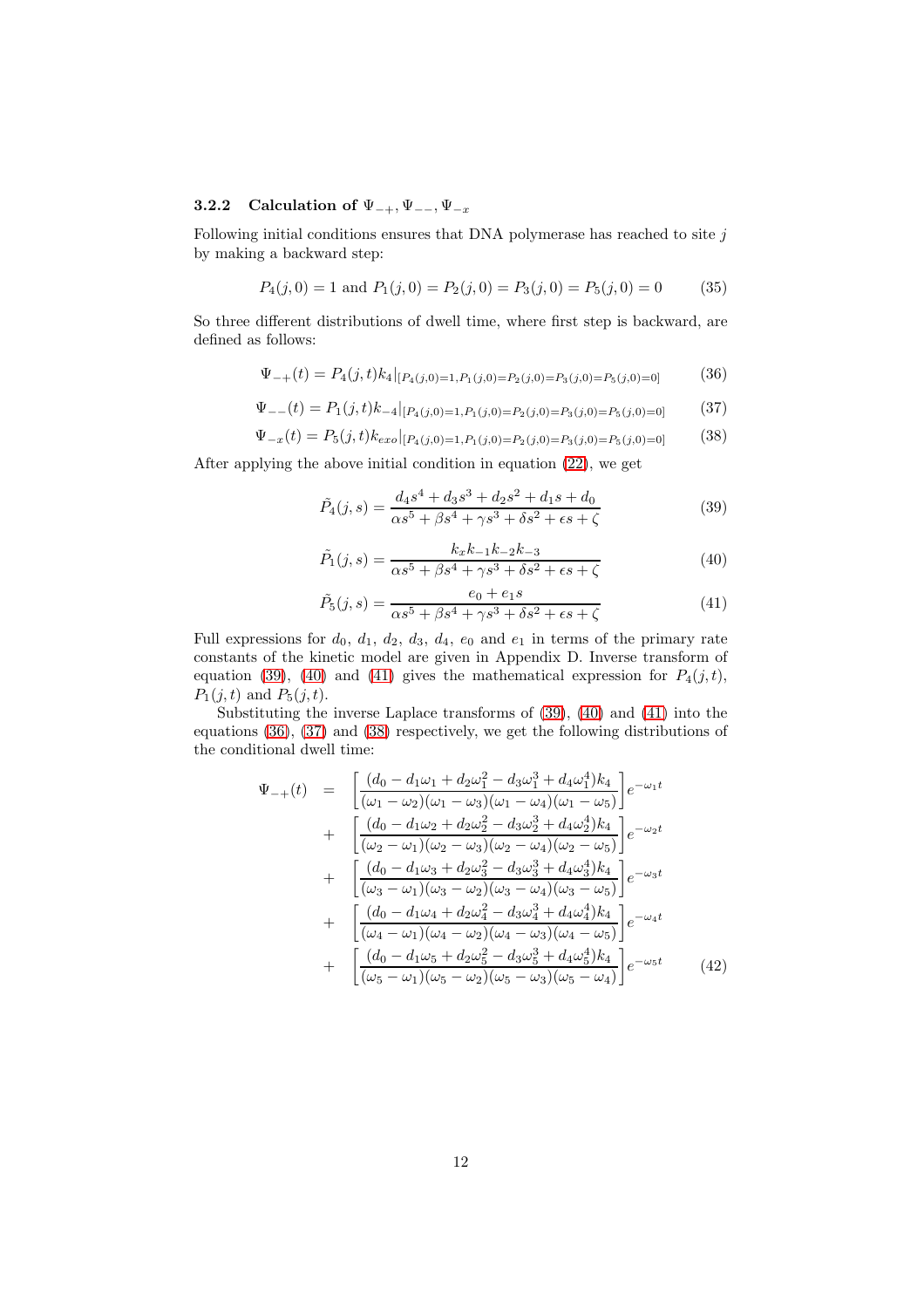$$
\Psi_{--}(t) = \left[ \frac{k_x k_{-1} k_{-2} k_{-3} k_{-4}}{(\omega_1 - \omega_2)(\omega_1 - \omega_3)(\omega_1 - \omega_4)(\omega_1 - \omega_5)} \right] e^{-\omega_1 t} \n+ \left[ \frac{k_x k_{-1} k_{-2} k_{-3} k_{-4}}{(\omega_2 - \omega_1)(\omega_2 - \omega_3)(\omega_2 - \omega_4)(\omega_2 - \omega_5)} \right] e^{-\omega_2 t} \n+ \left[ \frac{k_x k_{-1} k_{-2} k_{-3} k_{-4}}{(\omega_3 - \omega_1)(\omega_3 - \omega_2)(\omega_3 - \omega_4)(\omega_3 - \omega_5)} \right] e^{-\omega_3 t} \n+ \left[ \frac{k_x k_{-1} k_{-2} k_{-3} k_{-4}}{(\omega_4 - \omega_1)(\omega_4 - \omega_2)(\omega_4 - \omega_3)(\omega_4 - \omega_5)} \right] e^{-\omega_4 t} \n+ \left[ \frac{k_x k_{-1} k_{-2} k_{-3} k_{-4}}{(\omega_5 - \omega_1)(\omega_5 - \omega_2)(\omega_5 - \omega_3)(\omega_5 - \omega_4)} \right] e^{-\omega_5 t} \tag{43}
$$

$$
\Psi_{-x}(t) = \left[ \frac{(e_0 - e_1 \omega_1) k_{exo}}{(\omega_1 - \omega_2) (\omega_1 - \omega_3) (\omega_1 - \omega_4) (\omega_1 - \omega_5)} \right] e^{-\omega_1 t} \n+ \left[ \frac{(e_0 - e_1 \omega_2) k_{exo}}{(\omega_2 - \omega_1) (\omega_2 - \omega_3) (\omega_2 - \omega_4) (\omega_2 - \omega_5)} \right] e^{-\omega_2 t} \n+ \left[ \frac{(e_0 - e_1 \omega_3) k_{exo}}{(\omega_3 - \omega_1) (\omega_3 - \omega_2) (\omega_3 - \omega_4) (\omega_3 - \omega_5)} \right] e^{-\omega_3 t} \n+ \left[ \frac{(e_0 - e_1 \omega_4) k_{exo}}{(\omega_4 - \omega_1) (\omega_4 - \omega_2) (\omega_4 - \omega_3) (\omega_4 - \omega_5)} \right] e^{-\omega_4 t} \n+ \left[ \frac{(e_0 - e_1 \omega_5) k_{exo}}{(\omega_5 - \omega_1) (\omega_5 - \omega_2) (\omega_5 - \omega_3) (\omega_5 - \omega_4)} \right] e^{-\omega_5 t} \qquad (44)
$$

where  $\omega_1$ ,  $\omega_2$ ,  $\omega_3$ ,  $\omega_4$  and  $\omega_5$  are the roots of the equation [\(34\)](#page-10-0).

### 3.2.3 Calculation of  $\Psi_{x+}, \Psi_{x-}, \Psi_{xx}$

Now we consider the case where DNA polymerase has arrived at site  $i$  by making an exonuclease cleavage. The initial condition

$$
P_5(j,0) = 1 \text{ and } P_1(j,0) = P_2(j,0) = P_3(j,0) = P_4(j,0) = 0 \tag{45}
$$

ensures that previous mechanical step is an exonuclease cleaving. Now we define following distributions of conditional dwell time

<span id="page-12-2"></span>
$$
\Psi_{x+}(t) = P_4(j,t) k_4 |_{[P_5(j,0)=1, P_1(j,0)=P_2(j,0)=P_3(j,0)=P_4(j,0)=0]}
$$
\n(46)

<span id="page-12-3"></span>
$$
\Psi_{x-}(t) = P_1(j,t)k_{-4}|_{[P_5(j,0)=1,P_1(j,0)=P_2(j,0)=P_3(j,0)=P_4(j,0)=0]} \tag{47}
$$

$$
\Psi_{xx}(t) = P_5(j,t)k_{exo}|_{[P_5(j,0)=1,P_1(j,0)=P_2(j,0)=P_3(j,0)=P_4(j,0)=0]} \tag{48}
$$

After applying the above initial condition in equation [22,](#page-8-1) we get

<span id="page-12-0"></span>
$$
\tilde{P}_5(j,s) = \frac{f_4s^4 + f_3s^3 + f_2s^2 + f_1s + f_0}{\alpha s^5 + \beta s^4 + \gamma s^3 + \delta s^2 + \gamma s + \zeta}
$$
\n(49)

<span id="page-12-1"></span>
$$
\tilde{P}_4(j,s) = \frac{k_1 k_2 k_3 k_p}{\alpha s^5 + \beta s^4 + \gamma s^3 + \delta s^2 + \epsilon s + \zeta}
$$
\n
$$
(50)
$$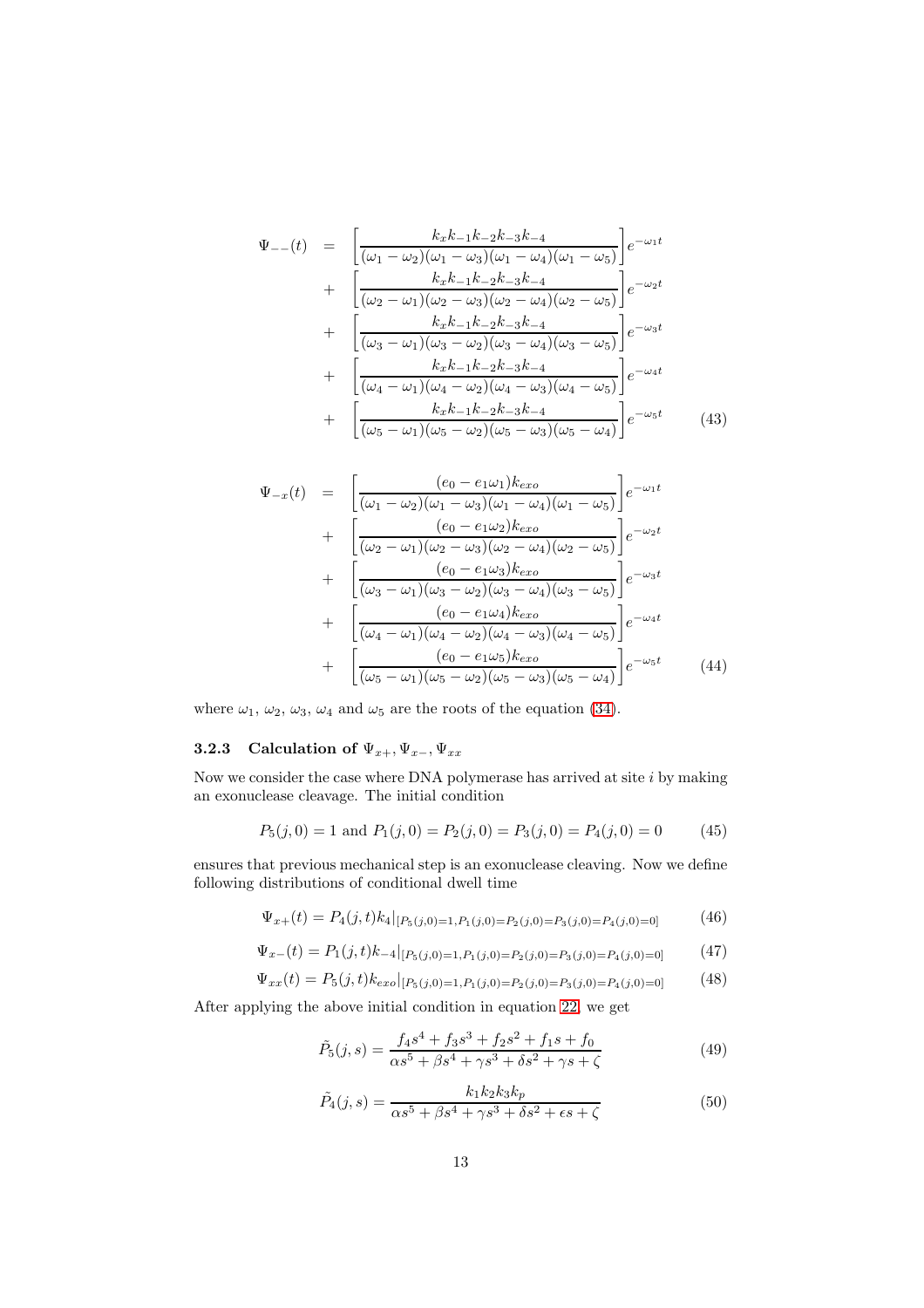$$
\tilde{P}_1(j,s) = \frac{g_3s^3 + g_2s^2 + g_1s + g_0}{\alpha s^5 + \beta s^4 + \gamma s^3 + \delta s^2 + \epsilon s + \zeta}
$$
\n(51)

The expressions for  $f_0$ ,  $f_1$ ,  $f_2$ ,  $f_3$ ,  $f_4$ ,  $g_0$ ,  $g_1$ ,  $g_2$  and  $g_3$  are given in Appendix D. The values of  $P_4(j,t)$ ,  $P_1(j,t)$  and  $P_5(j,t)$  are obtained from the inverse Laplace transform of the  $(49)$ ,  $(50)$  and  $(50)$ . After inserting the values of  $P_4(j,t), P_1(j,t)$  and  $P_5(j,t)$  in equations [\(46\)](#page-12-2), [\(47\)](#page-12-3) and (47), we get the exact analytical expression for  $\Psi xx(t)$ ,  $\Psi x+(t)$  and  $\Psi x-(t)$ .

$$
\Psi_{xx}(t) = \begin{bmatrix}\n\frac{(f_0 - f_1 \omega_1 + f_2 \omega_1^2 - f_3 \omega_1^3 + f_4 \omega_1^4)k_{exo}}{(\omega_1 - \omega_2)(\omega_1 - \omega_3)(\omega_1 - \omega_4)(\omega_1 - \omega_5)}e^{-\omega_1 t} \\
+ \frac{(f_0 - f_1 \omega_2 + f_2 \omega_2^2 - f_3 \omega_2^3 + f_4 \omega_2^4)k_{exo}}{(\omega_2 - \omega_1)(\omega_2 - \omega_3)(\omega_2 - \omega_4)(\omega_2 - \omega_5)}e^{-\omega_2 t} \\
+ \frac{(f_0 - f_1 \omega_3 + f_2 \omega_3^2 - f_3 \omega_3^3 + f_4 \omega_3^4)k_{exo}}{(\omega_3 - \omega_1)(\omega_3 - \omega_2)(\omega_3 - \omega_4)(\omega_3 - \omega_5)}e^{-\omega_3 t} \\
+ \frac{(f_0 - f_1 \omega_4 + f_2 \omega_4^2 - f_3 \omega_4^3 + f_4 \omega_4^4)k_{exo}}{(\omega_4 - \omega_1)(\omega_4 - \omega_2)(\omega_4 - \omega_3)(\omega_4 - \omega_5)}e^{-\omega_4 t} \\
+ \frac{(f_0 - f_1 \omega_5 + f_2 \omega_5^2 - f_3 \omega_5^3 + f_4 \omega_5^4)k_{exo}}{(\omega_5 - \omega_1)(\omega_5 - \omega_2)(\omega_5 - \omega_3)(\omega_5 - \omega_4)}e^{-\omega_5 t}\n\end{bmatrix} \tag{52}
$$

$$
\Psi_{x+}(t) = \left[ \frac{k_1 k_2 k_3 k_4 k_p}{(\omega_1 - \omega_2)(\omega_1 - \omega_3)(\omega_1 - \omega_4)(\omega_1 - \omega_5)} \right] e^{-\omega_1 t} \n+ \left[ \frac{k_1 k_2 k_3 k_4 k_p}{(\omega_2 - \omega_1)(\omega_2 - \omega_3)(\omega_2 - \omega_4)(\omega_2 - \omega_5)} \right] e^{-\omega_2 t} \n+ \left[ \frac{k_1 k_2 k_3 k_4 k_p}{(\omega_3 - \omega_1)(\omega_3 - \omega_2)(\omega_3 - \omega_4)(\omega_3 - \omega_5)} \right] e^{-\omega_3 t} \n+ \left[ \frac{k_1 k_2 k_3 k_4 k_p}{(\omega_4 - \omega_1)(\omega_4 - \omega_2)(\omega_4 - \omega_3)(\omega_4 - \omega_5)} \right] e^{-\omega_4 t} \n+ \left[ \frac{k_1 k_2 k_3 k_4 k_p}{(\omega_5 - \omega_1)(\omega_5 - \omega_2)(\omega_5 - \omega_3)(\omega_5 - \omega_4)} \right] e^{-\omega_5 t}
$$
\n(53)

$$
\Psi_{x-}(t) = \left[ \frac{(g_0 - g_1 \omega_1 + g_2 \omega_1^2 - g_3 \omega_1^3)k_{-4}}{(\omega_1 - \omega_2)(\omega_1 - \omega_3)(\omega_1 - \omega_4)(\omega_1 - \omega_5)} \right] e^{-\omega_1 t} \n+ \left[ \frac{(g_0 - g_1 \omega_2 + g_2 \omega_2^2 - g_3 \omega_2^3)k_{-4}}{(\omega_2 - \omega_1)(\omega_2 - \omega_3)(\omega_2 - \omega_4)(\omega_2 - \omega_5)} \right] e^{-\omega_2 t} \n+ \left[ \frac{(g_0 - g_1 \omega_3 + g_2 \omega_3^2 - g_3 \omega_3^3)k_{-4}}{(\omega_3 - \omega_1)(\omega_3 - \omega_2)(\omega_3 - \omega_4)(\omega_3 - \omega_5)} \right] e^{-\omega_3 t} \n+ \left[ \frac{(g_0 - g_1 \omega_4 + g_2 \omega_4^2 - g_3 \omega_4^3)k_{-4}}{(\omega_4 - \omega_1)(\omega_4 - \omega_2)(\omega_4 - \omega_3)(\omega_4 - \omega_5)} \right] e^{-\omega_4 t} \n+ \left[ \frac{(g_0 - g_1 \omega_5 + g_2 \omega_5^2 - g_3 \omega_5^3)k_{-4}}{(\omega_5 - \omega_1)(\omega_5 - \omega_2)(\omega_5 - \omega_3)(\omega_5 - \omega_4)} \right] e^{-\omega_5 t}
$$
\n(54)

where  $\omega_1$ ,  $\omega_2$ ,  $\omega_3$ ,  $\omega_4$  and  $\omega_5$  are the roots of the equation [\(34\)](#page-10-0).

The distributions of the conditional dwell times  $\Psi_{mn}$ , except  $\Psi_{xx}$ , are plot-ted for a few typical values of the parameters in figs[.3](#page-9-0) and [4.](#page-9-1) Since  $\Psi_{xx}$  is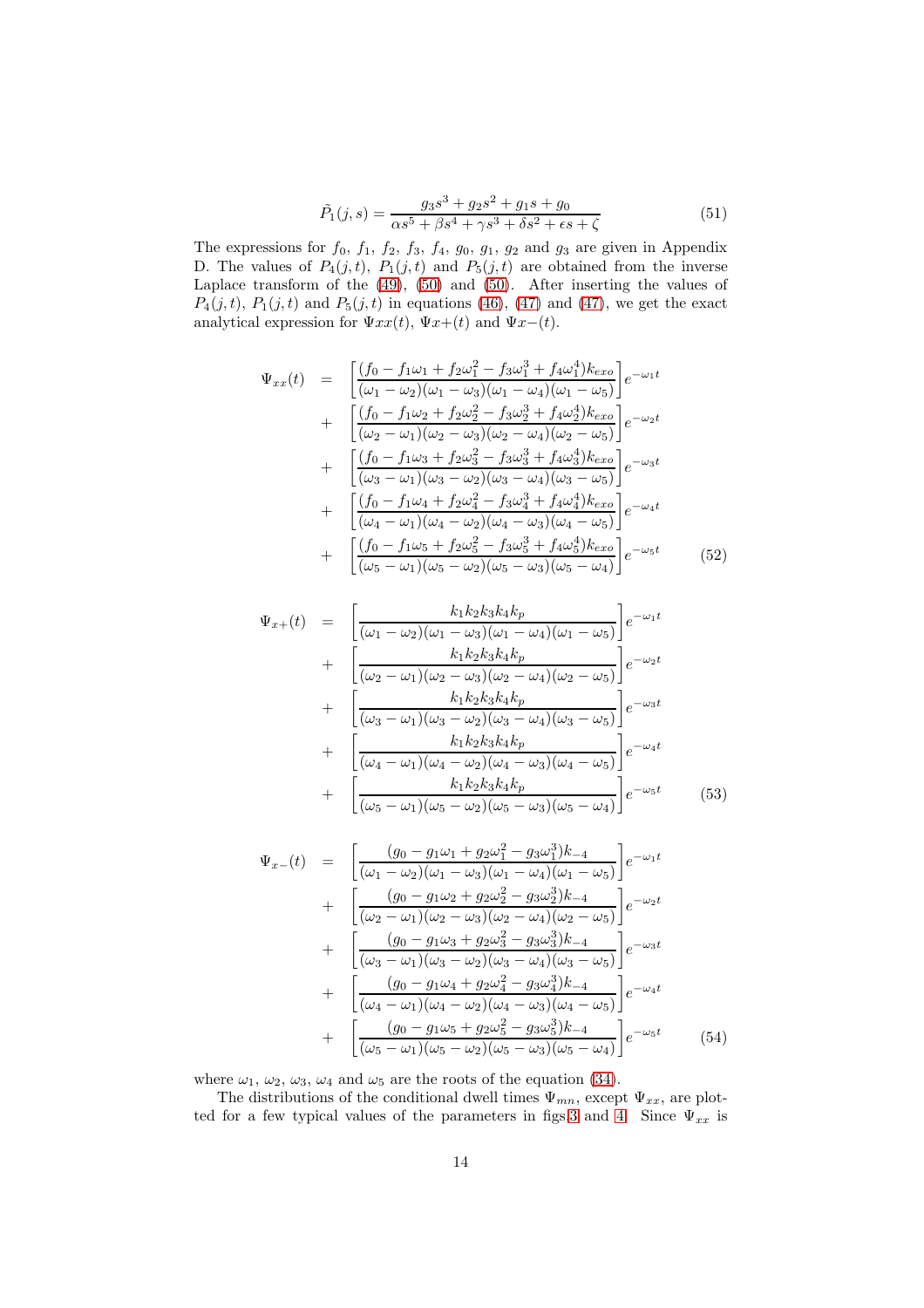independent of the tension  $F$ , it has not been drawn graphically. We have also presented our numerical data, obtained from direct computer simulation, for the distributions plotted in fig[.3.](#page-9-0) Each of these distributions is a sum of several exponentials. Therefore, in general, these distributions are expected to peak at a nonzero value of time  $t$ . However, some of the distributions in fig. 3 and [4](#page-9-1) appear as a single exponential. This single-exponential like appearance is an artefact of the parameters chosen for plotting these curves although, in reality, the full distributions are sum of several exponentials.

An interesting feature of the distributions plotted in figs[.3](#page-9-0) and [4](#page-9-1) is a nonmonotonic variation of the probability of the most probable conditional dwell times with increasing F (see, for example,  $\Psi_{++}$  and  $\Psi_{--}$ ). This trend of variation is a consequence of the nonmonotonic variation of  $\Delta\Phi$  with F (see fig[.5\)](#page-18-0).

### 4 Proposals for experimental test of the theoretical predictions

The distributions of the conditional dwell times  $\psi_{\pm\pm}$  have been extracted for some motors in the last decade from the data obtained from single-molecule experiments. But, to our knowledge, none of the distributions  $\Psi_{\pm\pm}$ ,  $\Psi_{x\pm}$ ,  $\Psi_{\pm x}$ and  $\Psi_{xx}$  have been measured experimentally so far specifically for the DNAP motor. In this section we first mention a few recently developed single-molecule techniques that probe some aspects of DNAP kinetics during replication.

In a landmark paper Eid et al. [\[38\]](#page-24-0) reported a single-molecule method for monitoring replication exploiting fluorescently labelled nucleotide monomers. The fluorophores are "Phospholinked" (i.e., linked to the phosphate group of the nucleotide monomer) [\[38\]](#page-24-0). Since DNAP-catalyzed phosphodiester bond formation releases the fluorophore from the nucleotide, the temporal sequence of the color of the fluorescence provides the sequence of the nucleotides that are incorporated in the elongating DNA. Christian et al.[\[37\]](#page-23-20) have developed a singlemolecule technique for monitoring replication by a DNAP with base-pair resolution. This method is based on Förster resonance energy transfer (FRET). Use of this technique also makes it possible to discriminate between the polymerization activity and exonuclease activity of the DNAP. It is likely that in near future appropriate adaptations of these or some combination of force-based and fluorescence-based single molecule techniques may achieve sufficiently high resolution required for measuring the nine distributions of conditional dwell times introduced in this paper.

Next, we propose a reduced description of the stochastic pause-and-translocation of the DNAP in terms of fewer conditional dwell times which, as we explain below, may be measurable with the currently available single molecule techniques because these do not distinguish between chemical and mechanical backward steppings. Let us define

$$
\Psi_{+}(t) = \Psi_{++}(t) + \Psi_{+-}(t) + \Psi_{+x}(t), \tag{55}
$$

$$
\Psi_{-}(t) = \Psi_{-+}(t) + \Psi_{--}(t) + \Psi_{-x}(t)
$$
\n(56)

and

$$
\Psi_x(t) = \Psi_{x+}(t) + \Psi_{x-}(t) + \Psi_{xx}(t)
$$
\n(57)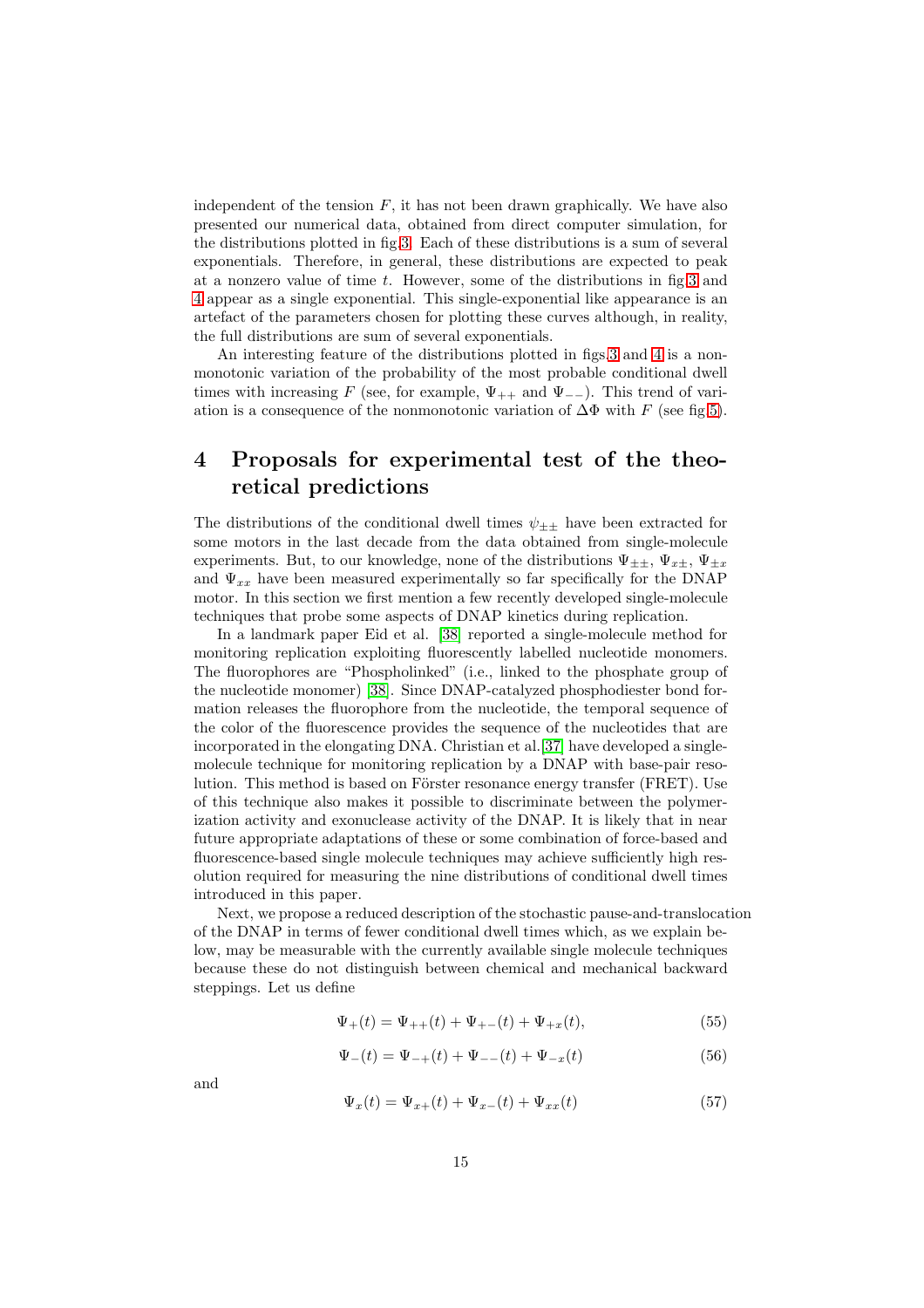as the distributions of conditional dwell times in which, regardless of the nature of the next step, the step taken by the DNAP is a forward polymerase step  $(+)$ , backward polymerase step  $(-)$  and backward exonuclease step  $(x)$ , respectively.

For a given set of initial conditions, overall probability to leave the jth site should be unity. Therefore, following conditions must be satisfied:

$$
\int_0^\infty (k_{-4}P_1(t) + k_4P_4(t) + k_{exo}P_5(t))|_{[P_1(j,0)=1 \text{ and } P_i(j,0)=0]}dt = \int_0^\infty \Psi_+(t)dt = 1
$$
\n(58)\n
$$
\int_0^\infty (k_{-4}P_1(t) + k_4P_4(t) + k_{exo}P_5(t))|_{[P_4(j,0)=1 \text{ and } P_i(j,0)=0]}dt = \int_0^\infty \Psi_-(t)dt = 1
$$
\n(59)\n
$$
\int_0^\infty (k_{-4}P_1(t) + k_4P_4(t) + k_{exo}P_5(t))|_{[P_5(j,0)=1 \text{ and } P_i(j,0)=0]}dt = \int_0^\infty \Psi_x(t)dt = 1
$$
\n(60)

i.e.,  $\Psi_+(t)$ ,  $\Psi_-(t)$  and  $\Psi_x(t)$  are probability distributions normalized to unity. Therefore, the overall distribution of dwell time, irrespective of the type of steps taken by DNAP, is the weighted sum

<span id="page-15-0"></span>
$$
\Psi(t) = q_+ \Psi_+(t) + q_- \Psi_-(t) + q_x \Psi_x(t). \tag{61}
$$

where  $q_+$ ,  $q_-$  and  $q_x$  denote the probabilities of taking forward polymerase step (+), backward polymerase step  $(-)$  and backward exonuclease step  $(x)$  by a DNAP, respectively. The explicit expressions for  $q_+$ ,  $q_-$  and  $q_x$  are given by

<span id="page-15-1"></span>
$$
q_{+} = \frac{P_4^{st}k_4}{P_4^{st}k_4 + P_1^{st}k_{-4} + P_5^{st}k_{exo}} = \frac{x_4k_4}{x_4k_4 + x_1k_{-4} + x_5k_{exo}}\tag{62}
$$

<span id="page-15-2"></span>
$$
q_{-} = \frac{P_1^{st}k_{-4}}{P_4^{st}k_4 + P_1^{st}k_{-4} + P_5^{st}k_{exo}} = \frac{x_1k_{-4}}{x_4k_4 + x_1k_{-4} + x_5k_{exo}}\tag{63}
$$

<span id="page-15-3"></span>
$$
q_x = \frac{P_5^{st} k_{exo}}{P_4^{st} k_4 + P_1^{st} k_{-4} + P_5^{st} k_{exo}} = \frac{x_5 k_{exo}}{x_4 k_4 + x_1 k_{-4} + x_5 k_{exo}}\tag{64}
$$

where  $x_{\mu}$ s, in terms of the rate constants, are given in Appendix B.

We now recast eqn  $(61)$  in a form that would facilitate direct contact with experiments that are feasible with the currently available techniques. Writing

$$
\Psi(t) = \Xi_{++}(t) + \Xi_{+-}(t) + \Xi_{-+}(t) + \Xi_{--}(t) \tag{65}
$$

we identify the four new distributions of conditional dwell times  $\Xi_{\pm\pm}(t)$  to be

<span id="page-15-4"></span>
$$
\Xi_{++}(t) = q_+ \Psi_{++}(t) \tag{66}
$$

$$
\Xi_{+-}(t) = q_+[\Psi_{+-}(t) + \Psi_{+x}(t)]\tag{67}
$$

$$
\Xi_{-+}(t) = q_- \Psi_{-+}(t) + q_x \Psi_{x+}(t) \tag{68}
$$

<span id="page-15-5"></span>
$$
\Xi_{--}(t) = q_-[\Psi_{--}(t) + \Psi_{-x}(t)] + q_x[\Psi_{x-}(t) + \Psi_{xx}(t)] \tag{69}
$$

where the symbols "+" and "−" denote forward and backward movements of the DNAP irrespective of the mode of movement. For example, the DNAP can move backward either by polymerase or exonuclease activity; however, the newly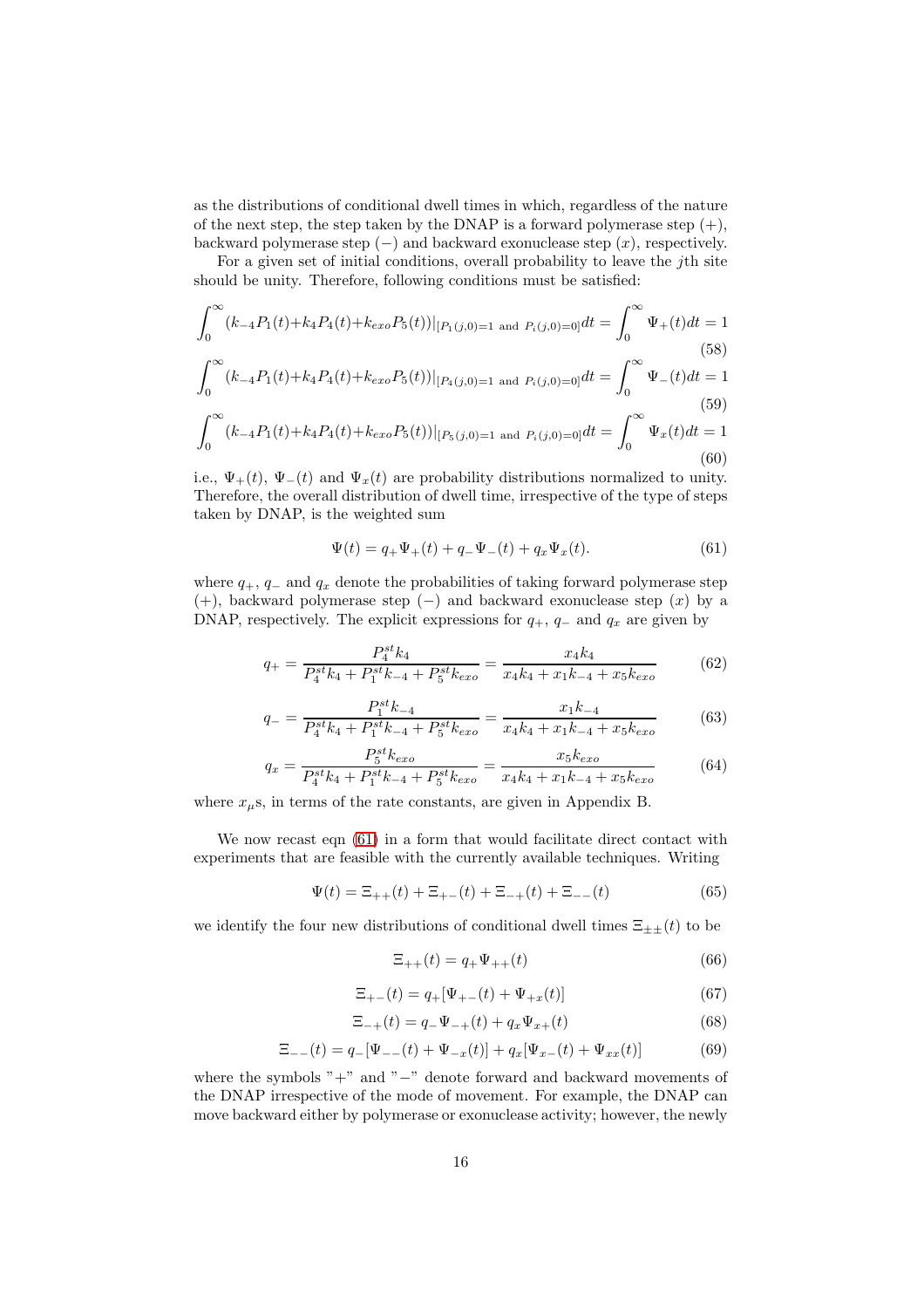defined conditional dwell times  $\Xi_-(t)$  does not discriminate between these two modes of backward movement. For the purpose of comparison with experimental data, expressions [\(62\)](#page-15-1),[\(63\)](#page-15-2) and [\(64\)](#page-15-3) for  $q_+, q_-$  and  $q_x$  and the expressions derived in section [3](#page-4-2) for the conditional dwell times  $\Psi_{\pm\pm}$ ,  $\Psi_{\pm x}$ ,  $\Psi_{x\pm}$  should be substituted into the eqns. $(66)-(69)$  $(66)-(69)$  $(66)-(69)$ .

For a DNAP with the data set given in table 1, the probabilities for a polymerase-dependent forward step (+), polymerase-dependent backward step  $(-)$  and exonuclease activity  $(x)$  are 0.9736, .0261 and .0003, respectively. Thus, under normal circumstances back-stepping and exonuclease events are very unlikely. Moreover, two consecutive *exonuclease* steps would be extremely rare. However, the frequency of *exonuclease* activity of the DNAP can be increased by using mutants of the same DNAP. By increasing the concentration of pyrophosphate far above the equilibrium concentration, back-stepping events can be made more frequent [\[21\]](#page-23-6). Besides, transfer-deficient mutants and exonucleasedeficient mutants [\[25\]](#page-23-10) can be used to test the effects of variation of the corresponding rate constants on the various dwell time distributions.

### 5 Summary and conclusion

DNA replication is carried out by DNAP which operates as a molecular motor utilizing the template DNA strand as its track. In this paper we have presented a theoretical model for DNA replication that allows systematic investigation of the pol and exo activities as well as their coupling. More specifically, the situation considered here mimics an in-vitro experiment where a tension is applied on the template strand throughout the replication process. We have calculated the effect of the tension on the average speed of replication, capturing the effects of both the pol and exo activities of the same DNAP. Our theoretical results in section [3.1](#page-4-3) are in good qualitative agreement with the results of single molecule experiments reported in the literature [\[18,](#page-23-3) [21\]](#page-23-6).

However, the intrinsic fluctuations in the pol and exo processes contain some additional information which cannot be extracted from average properties. It is well known that the fluctuation in the dwell times provides a numerical estimate the number of kinetic states [\[11,](#page-22-10) [15\]](#page-23-0). More specifically, one defines a "randomness parameter"  $r = (\langle \tau^2 \rangle - \langle \tau \rangle)^2 / (\langle \tau \rangle)^2$  where  $\tau$  is the dwell time and the symbol  $\langle \cdot \rangle$  indicates average;  $1/r$  provides a lower bound on the number of kinetic states in each mechano-chemical cycle of the motor. Moreover, if  $r$  is larger than unity in any parameter regime, it would indicate existence of branched pathways. Furthermore, conditional dwell times can reveal existence of correlations between individual steps of the mechano-chemical pathways of a molecular motor [\[11\]](#page-22-10). Besides, hidden substeps may be missed in the noisy data recorded in a single-motor experiment; the distributions of conditional dwell times are quite useful in detecting such substeps. Exact analytical expressions for the distributions of conditional dwell times that we report here may find use in the analysis of the experimental data for extracting these information [\[9\]](#page-22-8).

Although both the pol and exo activities of the DNAP have been studied extensively [\[35\]](#page-23-21), the distributions of dwell times of DNAP have not been measured so far in any single molecule experiment [\[36\]](#page-23-22). In this paper we have also mentioned a few recently developed single-molecule techniques for DNAP [\[38,](#page-24-0) [37\]](#page-23-20) which, after minor alteration, might be the appropriate tool for measur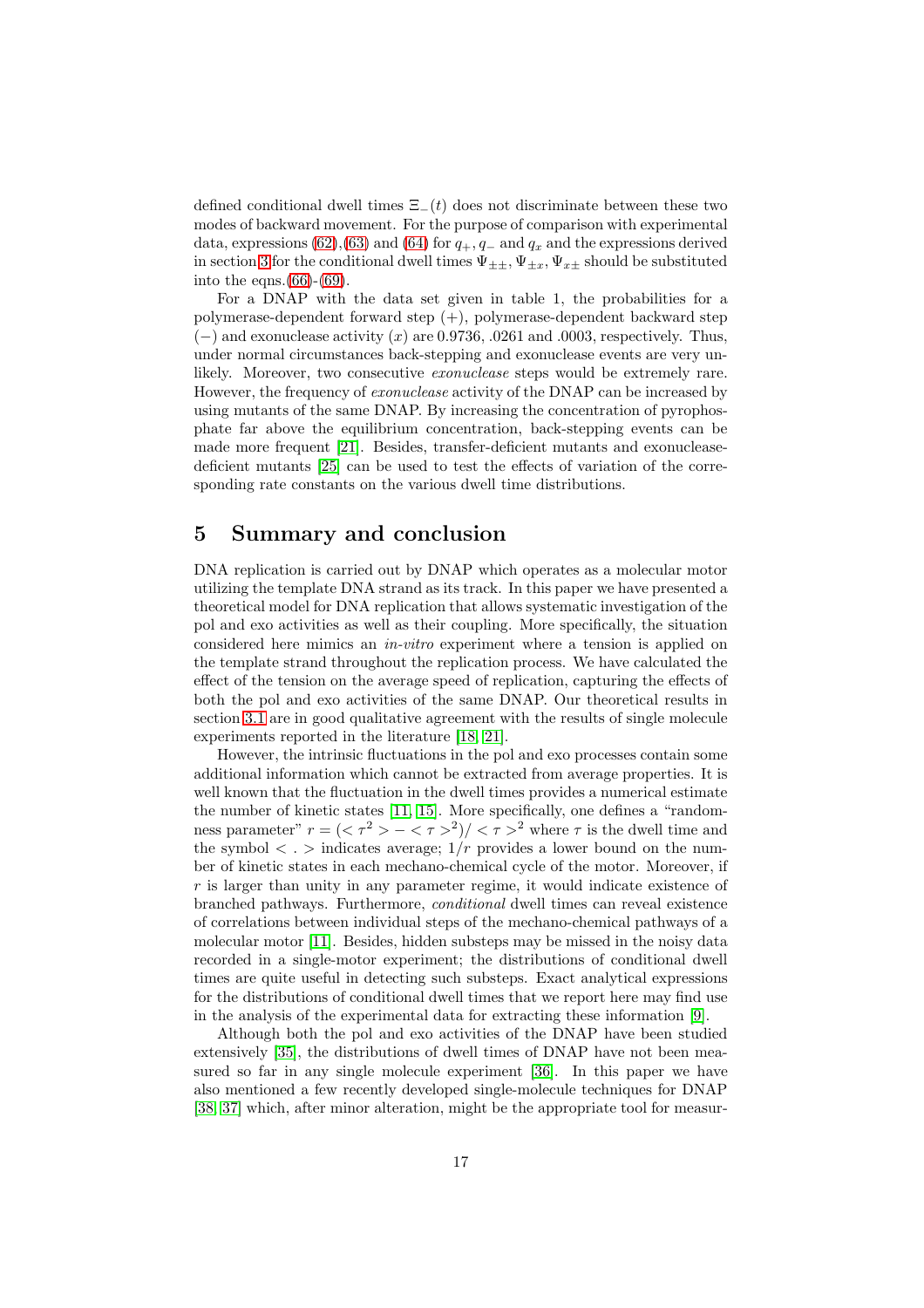ing the conditional dwell times introduced in this paper. We have also proposed a reduced description of the pause-and-translocation of DNAP in terms of the distributions of fewer conditional dwell times which, in principle, can be measured by the currently available single-molecular techniques. We hope our model and results will motivate experiments to study the unexplored stochastic features of the kinetics of one of the most important genetic processes, namely DNA replication driven by DNAP. Understanding this kinetics will throw light on the propagation of life from one generation to the next.

Acknowledgements: DC thanks Berenike Maier for useful discussions. We also thank the anonymous referees for constructive criticism and suggestions which helped in significant improvement of the manuscript. This work has been supported by the Dr. Jagmohan Garg Chair Professorship (DC), J.C. Bose national fellowship (DC), Department of Biotechnology (DC) and Council of Scientific and Industrial Research (AKS).

#### Appendix A

Here the parameters with subscripts "1" and "2" correspond to ssDNA and dsDNA, respectively. Let  $b_i(F)$   $(i = 1, 2)$  denote the average equilibrium projections of base pair in the direction of the applied force F. Suppose,  $\Phi_i(F)$  $(i = 1, 2)$  are the corresponding free energies. Then, for a given force F, the free energy difference between single base-pair of dsDNA and ssDNA can be expressed as [\[23\]](#page-23-8)

<span id="page-17-1"></span>
$$
\Delta\Phi'(F) = \Phi_2(F) - \Phi_1(F) = -\int_0^F (b_2(F') - b_1(F'))dF'
$$
 (70)

where the right-hand side can be evaluated if the functions  $b_i(F)$  are known. For the freely jointed chain (FJC) model of DNA, is established.

<span id="page-17-0"></span>
$$
b_i(F) = \left[ \coth\left(\frac{2FA_i}{k_B T}\right) - \frac{k_B T}{2FA_i} \right] \left(1 + \frac{F}{K_i}\right) b_i^{max} \tag{71}
$$

where  $K_i$ ,  $A_i$  and  $b_i^{max}$  are, respectively, the elastic modulus, the persistence length and the average length of a base pair in the absence of any force.

Inserting the expression [\(71\)](#page-17-0) into the equation [\(70\)](#page-17-1) we numerically compute the free energy difference between single base pair of dsDNA and that of ssDNA for the given force F. In figure [5](#page-18-0) we plot  $\Delta\Phi'$  against the tension F. The numerical values of the parameters that we use for this computation are given in the table [2.](#page-18-1)

We now assume that change in the barrier height  $\Delta \Phi(F)$  that enters into the equation [\(3\)](#page-4-1) is equivalent to  $n\Delta\Phi'(F)$  where  $n>1$  is an integer. We would like to emphasize that  $\Delta \Phi'(F)$  is the stetching free energy difference between ssDNA and dsDNA i.e., between the initial state 3 and final state 4 of the transition for which the barrier height, i.e., the free energy difference between state 3 and the transition state, contains the force-induced extra term  $\Delta \Phi(F)$ . Our assumption  $\Delta \Phi(F) = n \Delta \Phi'(F)$   $(n > 1)$  is similar, in spirit, but not identical to the assumptions made by Wuite et al. [\[18\]](#page-23-3) and Maier et al.[\[19\]](#page-23-4). The physical meaning of this assumption is that the tension-induced change  $\Delta \Phi(F)$  of the barrier arising from the legnth mismatch between the ssDNA and dsDNA base pairs is equivalent to n times the free energy difference  $\Delta\Phi'(F)$ . Atomistic explanation of the physical origin of the tension-induced change  $n\Delta\Phi'(F)$  of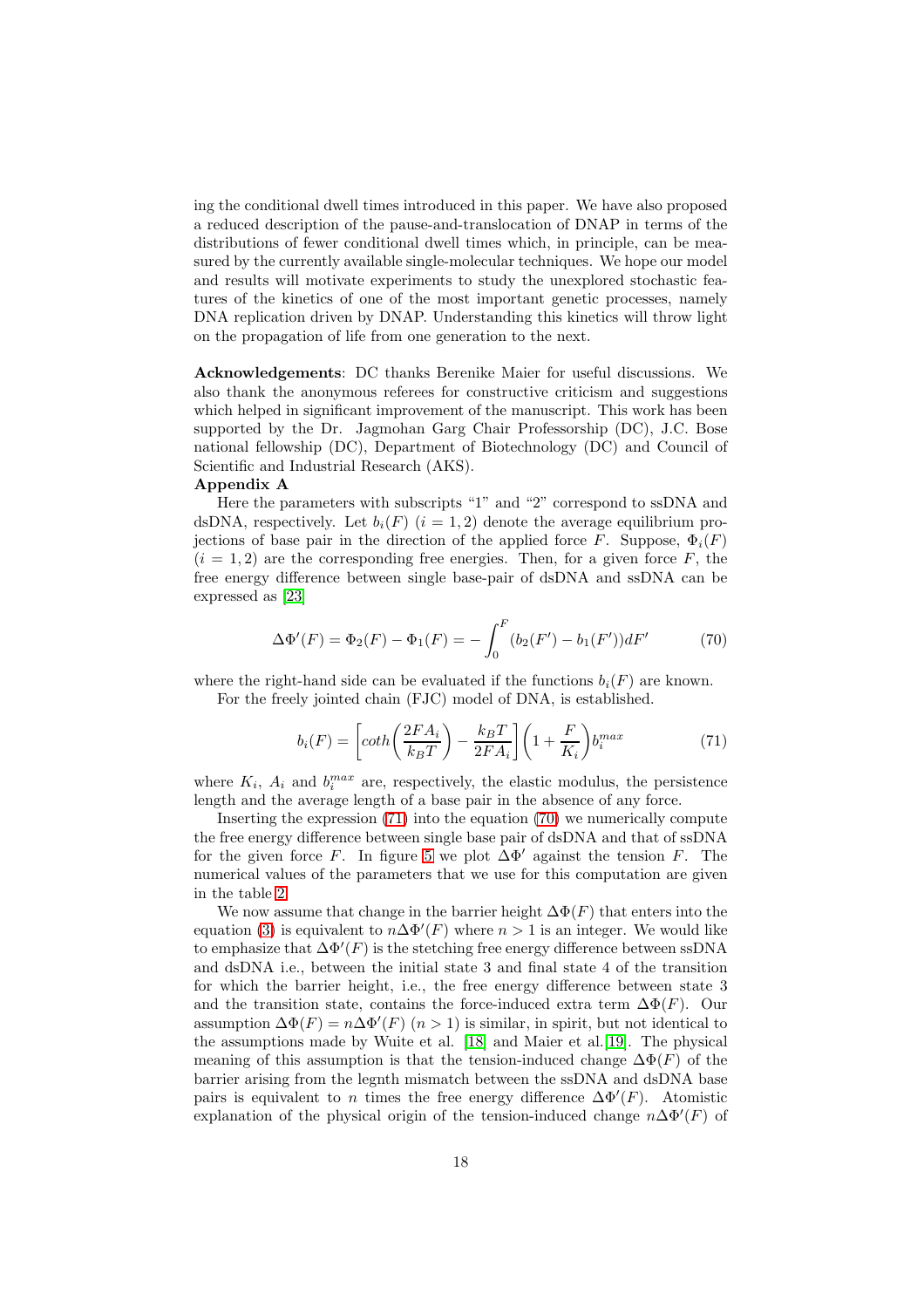| Parameter values          |                  |
|---------------------------|------------------|
| $\overline{b}$ <i>max</i> | $.58\;{\rm nm}$  |
| $\overline{b_0^{max}}$    | .34 nm           |
| A1                        | .7 nm            |
| $A_2$                     | $50 \text{ nm}$  |
| $K_1$                     | 900 pN           |
| K2                        | $1000\text{ pN}$ |

.

<span id="page-18-1"></span>Table 2: Numerical values of the relevant parameters used for the computation of  $\Delta\Phi'$  using equation [\(70\)](#page-17-1) and [\(71\)](#page-17-0)



<span id="page-18-0"></span>Figure 5: Free energy difference  $\Delta\Phi'$  is plotted against the tension F.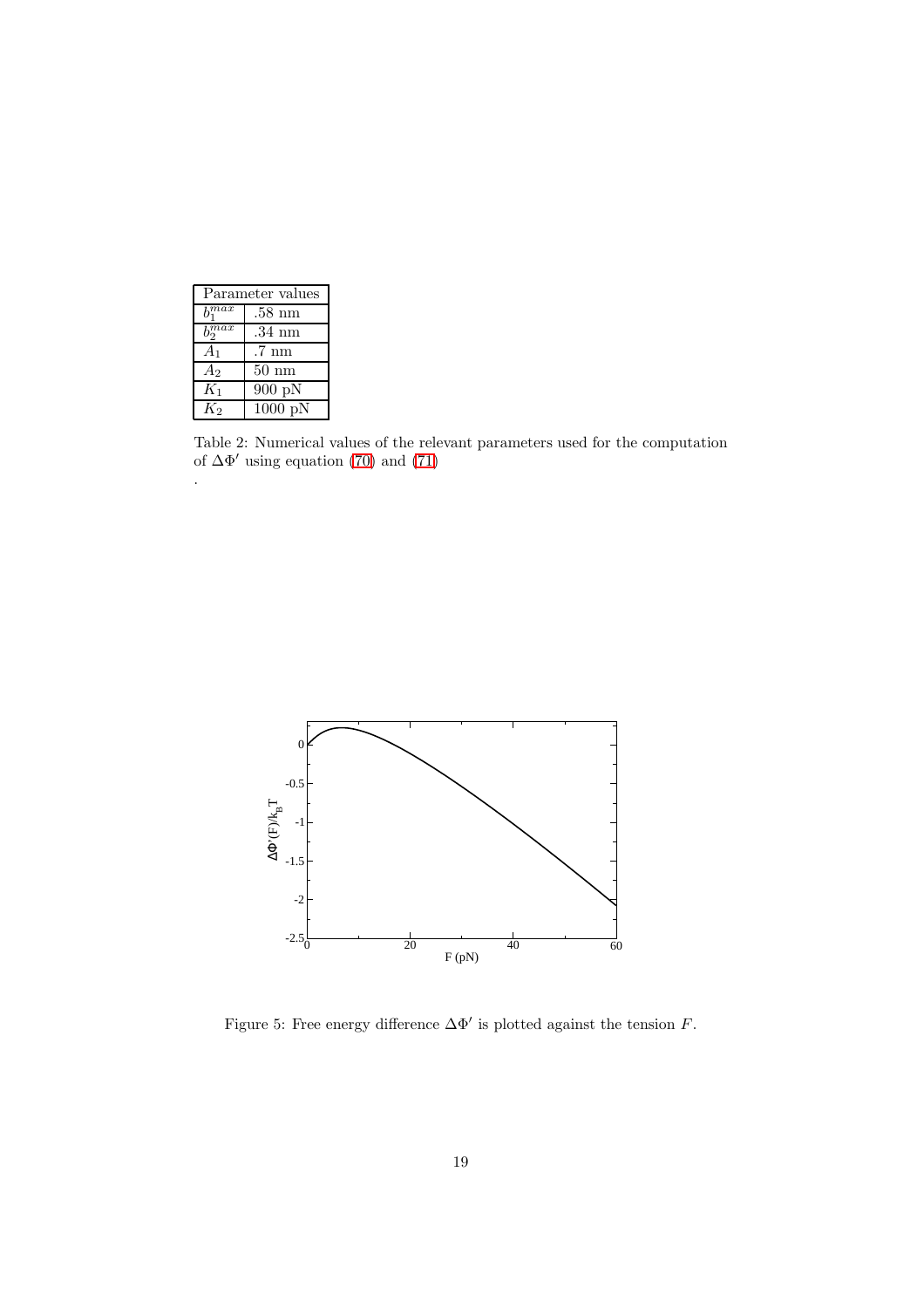the activation energy would require more fine-grained modeling of the local neighborhood of the catalytic site [\[22\]](#page-23-7) which is beyond the scope of the Markov kinetic models of the type developed in this paper. In our numerical calculations we use  $n = 3$  which is consistent with the best fit values reported in refs. [\[18,](#page-23-3) [19\]](#page-23-4). The parameter value  $n = 3$  should not be confused with the step size of the DNAP which is 1 nucleotide.

The polymerase and exonuclease catalytic sites are separated by about 3.5 nm. A DNA molecule migrating from the polymerase site to the exonuclease site of DNAP would cause local melting of more than one termial base pairs [\[21,](#page-23-6) [32,](#page-23-17) [33,](#page-23-18) [34\]](#page-23-19). Therefore, based on arguments similar to those used earlier for the rate constant  $k_3(F)$ , we now expect  $\Delta \Phi_x(F) = m \Delta \Phi'(F)$ . Since no further information is available to fix the numerical value of m, we use  $m = 3$  because this choice provides the best fit to the experimenta data [\[18\]](#page-23-3).

WLC model provides a slightly better quantitative estimate of the force extension curve of dsDNA in the range of 0 to 10 pN force [\[41\]](#page-24-1). However, given the uncertainties of the other parameters used for plotting our results graphically, the simpler FJC model is good enough. Indeed, it produces the non monotonicity of  $\Delta \Phi(F)$  as a function of force (F) which, in turn, can be used to estimate the mean rate of elongation as well as the conditonal dwell times. Appendix B

$$
x_1 = 1 \tag{72}
$$

$$
x_2 = \frac{k_1 + x_3 k_{-2}}{k_{-1} + k_2} \tag{73}
$$

$$
x_3 = \frac{k_2k_1(k_4 + k_{-3}) + k_{-3}k_{-4}(k_{-1} + k_2)}{(k_4 + k_{-3})(k_{-1} + k_2)(k_{-2} + k_3) - k_{-3}k_3(k_{-1} + k_2) - k_2k_{-2}(k_4 + k_{-3})}
$$
\n
$$
k_{-4} + x_3k_3
$$
\n(75)

$$
x_4 = \frac{k_{-4} + x_3 \kappa_3}{k_4 + k_{-3}}\tag{75}
$$

$$
x_5 = \frac{k_x}{k_p} \tag{76}
$$

Appendix C

$$
\alpha = 1\tag{77}
$$

$$
\beta = k_1 + k_2 + k_3 + k_4 + k_{-1} + k_{-2} + k_{-3} + k_{-4} + k_p + k_x + k_{exo}
$$
 (78)

$$
\gamma = k_1k_2 + k_1k_3 + k_2k_3 + k_1k_4 + k_2k_4 + k_3k_4 + k_{exo}(k_1 + k_2 + k_3 + k_4 + k_x + k_{-1} + k_{-2} + k_{-3} + k_{-4}) + k_p(k_1 + k_2 + k_3 + k_4 + k_{-1} + k_{-2} + k_{-3} + k_{-4}) + k_x(k_2 + k_3 + k_4 + k_{-1} + k_{-2} + k_{-3}) + k_{-1}k_{-2} + k_{-1}k_{-3} + k_{-2}k_{-3} + k_{-1}k_{-4} + k_{-2}k_{-4} + k_{-3}k_{-4} + k_1(k_{-2} + k_{-3}) + k_2(k_{-3} + k_{-4}) + k_3(k_{-1} + k_{-4}) + k_4(k_{-1} + k_{-2} + k_{-4}) \tag{79}
$$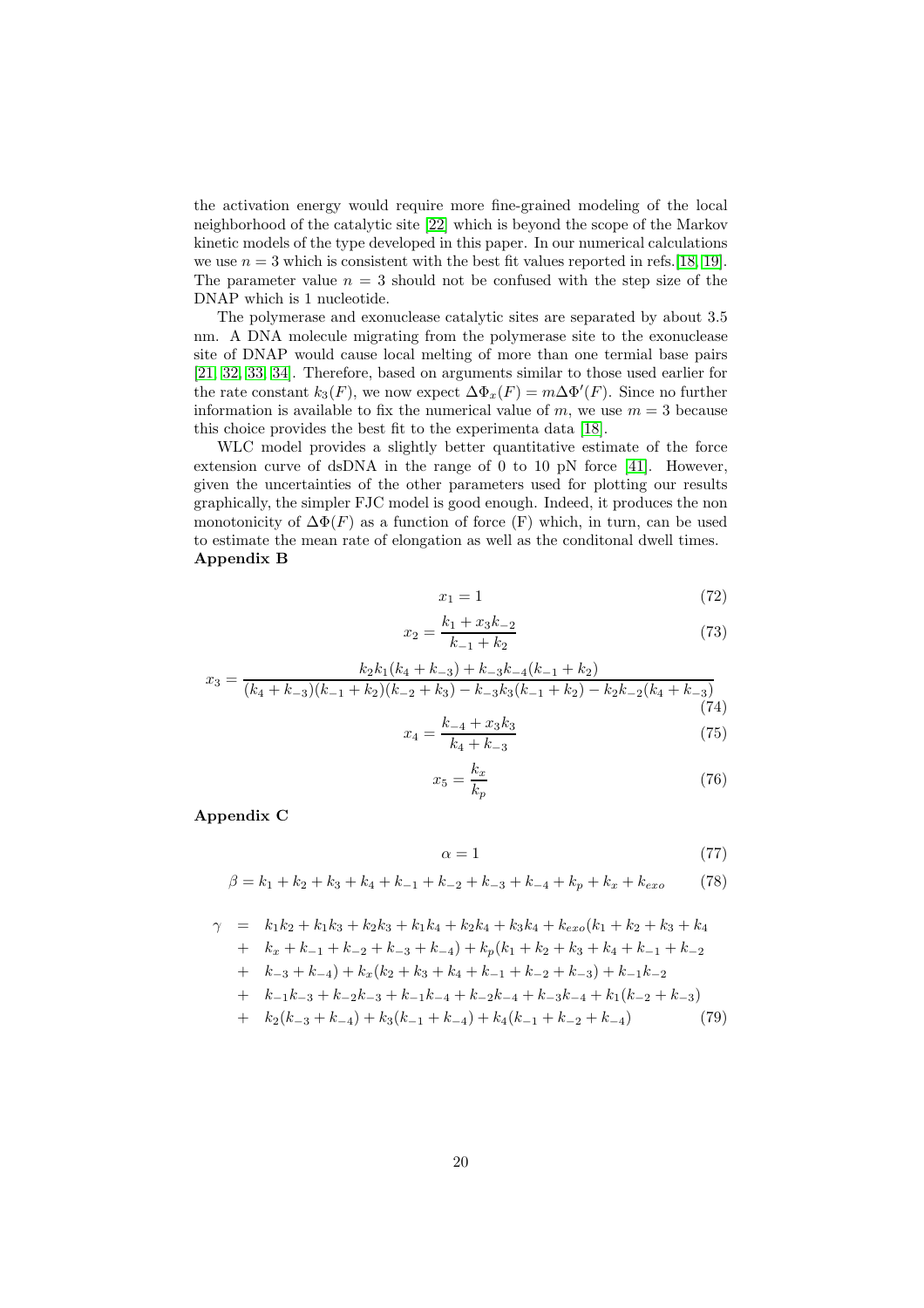$$
\delta = k_1k_2k_3 + k_1k_2k_4 + k_1k_3k_4 + k_2k_3k_4 + k_{-1}k_{-2}k_{-3} + k_{-1}k_{-2}k_{-4} \n+ k_{-1}k_{-3}k_{-4} + k_{-2}k_{-3}k_{-4} + k_{\alpha\sigma}(k_1k_2 + k_1k_3 + k_2k_3 + k_1k_4 + k_2k_4 \n+ k_3k_4 + k_{-1}k_{-2} + k_{-1}k_{-3} + k_{-2}k_{-3} + k_{-1}k_{-4} + k_{-2}k_{-4} + k_{-3}k_{-4}) \n+ k_{\alpha\sigma}k_x(k_2 + k_3 + k_4 + k_{-1} + k_{-2} + k_{-3}) + k_{\alpha\sigma}(k_3k_{-1} + k_4k_{-1} + k_1k_{-2} \n+ k_4k_{-2} + k_1k_{-3} + k_2k_{-3} + k_2k_{-4} + k_3k_{-4} + k_4k_{-4}) + k_p(k_1k_2 + k_1k_3 \n+ k_2k_3 + k_1k_4 + k_2k_4 + k_3k_4 + k_{-1}k_{-2} + k_{-1}k_{-3} + k_{-2}k_{-3} + k_{-1}k_{-4} \n+ k_{-2}k_{-4} + k_{-3}k_{-4} + k_3k_{-1} + k_4k_{-1} + k_1k_{-2} + k_4k_{-2} + k_1k_{-3} + k_2k_{-3} \n+ k_1k_{-2} + k_3k_{-1} + k_4k_{-1} + k_4k_{-1} + k_1k_{-2} + k_3k_4 + k_{-1}k_{-3} + k_{-2}k_{-3} \n+ k_{-1}k_{-2} + k_3k_{-1} + k_4k_{-1} + k_4k_{-2} + k_2k_{-3}) + k_3k_4k_{-1} + k_1k_4k_{-2} \n+ k_3k_{-1}k_{-4} + k_4k_{-1}k_{-4} + k_4k_{-2}k_{-3} + k_2k_3k_{-4} + k_2k_4k_{-4} +
$$

+ 
$$
k_{-1}k_{-2}k_{-3} + k_3k_4k_{-1} + k_4k_{-1}k_{-2} + k_4k_{-1}k_{-2}k_{-3} + k_3k_4k_{-1}k_{-4}
$$
  
+  $k_2k_3k_4k_{-4}$  (81)

$$
\zeta = k_{exo}(k_1k_2k_3k_4 + k_2k_3k_4k_x + k_3k_4k_xk_{-1} + k_4k_xk_{-1}k_{-2} + k_xk_{-1}k_{-2}k_{-3} + k_2k_3k_4k_{-4} + k_3k_4k_{-1}k_{-4} + k_4k_{-1}k_{-2}k_{-4} + k_{-1}k_{-2}k_{-3}k_{-4}) + k_p(k_1k_2k_3k_4 + k_2k_3k_4k_{-4} + k_3k_4k_{-1}k_{-4} + k_4k_{-1}k_{-2}k_{-4} + k_{-1}k_{-2}k_{-3}k_{-4})
$$
\n(82)

Appendix D

$$
a_0 = k_1 k_2 k_3 (k_{exo} + k_p)
$$
\n(83)

$$
a_1 = k_1 k_2 k_3 \tag{84}
$$

$$
b_0 = (k_{exo} + k_p)(k_2k_3k_4 + k_3k_4k_{-1} + k_4k_{-1}k_{-2} + k_{-1}k_{-2}k_{-3})
$$
(85)

$$
b_{1} = k_{2}k_{3}k_{4} + k_{3}k_{4}k_{-1} + k_{4}k_{-1}k_{-2} + k_{-1}k_{-2}k_{-3} + k_{exo}(k_{2}k_{3} + k_{2}k_{4} + k_{3}k_{4} + k_{-1}k_{-2} + k_{-2}k_{-3} + k_{-3}k_{-1} + k_{3}k_{-1} + k_{4}k_{-1} + k_{2}k_{-3} + k_{4}k_{-2})
$$
  
+ 
$$
k_{p}(k_{2}k_{3} + k_{2}k_{4} + k_{3}k_{4} + k_{-1}k_{-2} + k_{-2}k_{-3} + k_{-3}k_{-1} + k_{3}k_{-1} + k_{4}k_{-1} + k_{4}k_{-2} + k_{2}k_{-3})
$$
(86)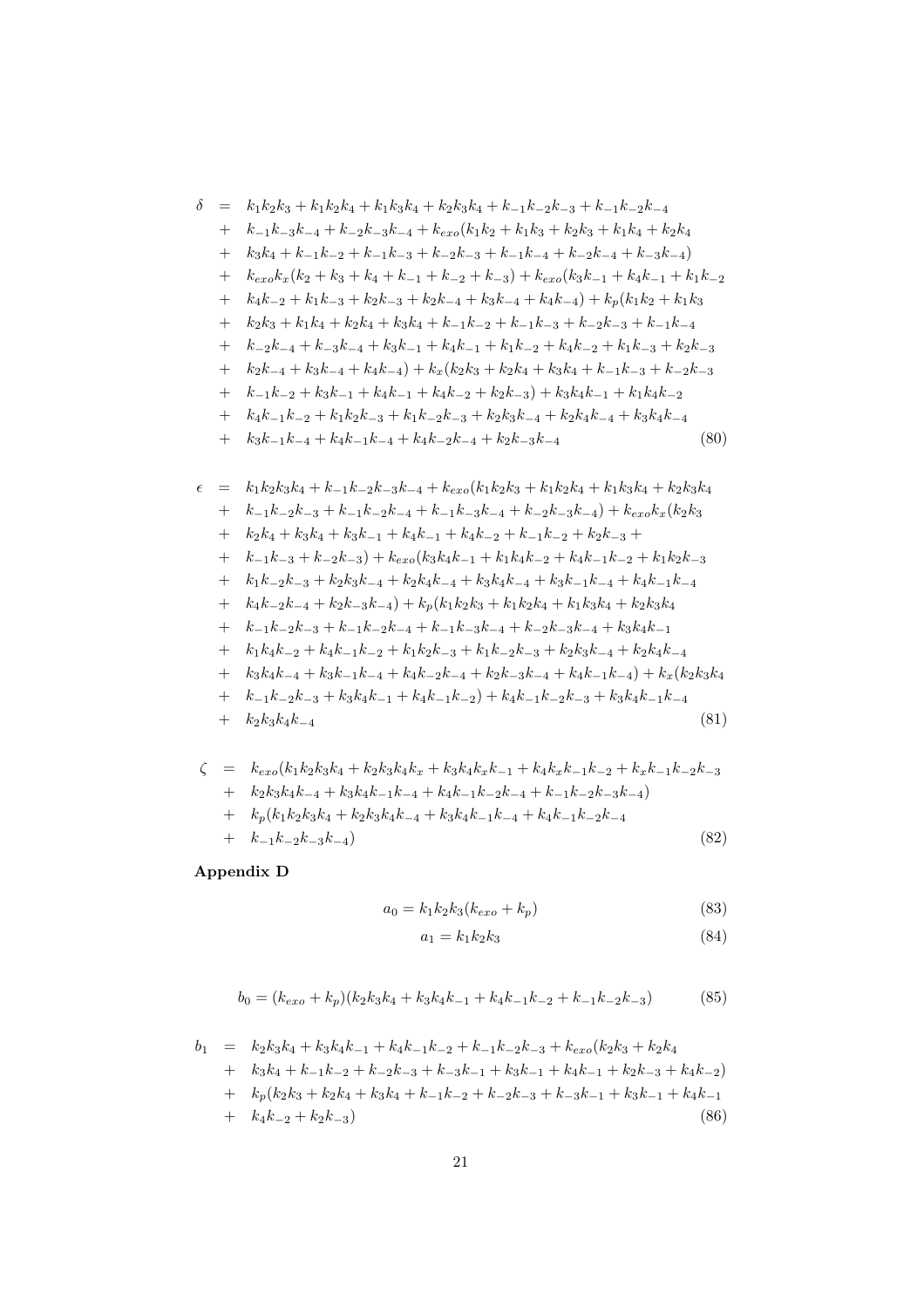$$
b_2 = k_2k_3 + k_2k_4 + k_3k_4 + (k_{exo} + k_p)(k_2 + k_3 + k_4 + k_{-1} + k_{-2} + k_{-3})
$$
  
+  $k_3k_{-1} + k_4k_{-1} + k_4k_{-2} + k_{-1}k_{-2} + k_2k_{-3} + k_{-1}k_{-3} + k_{-2}k_{-3}$  (87)

$$
b_3 = k_2 + k_3 + k_4 + k_{exo} + k_p + k_{-1} + k_{-2} + k_{-3}
$$
 (88)

$$
b_4 = 1 \tag{89}
$$

$$
c_0 = k_x(k_2k_3k_4 + k_{-1}k_{-2}k_{-3} + k_3k_4k_{-1} + k_4k_{-1}k_{-2})
$$
\n(90)

$$
c_1 = k_x(k_2k_3 + k_2k_4 + k_3k_4 + k_3k_{-1} + k_4k_{-1} + k_4k_{-2} + k_{-1}k_{-2} + k_2k_{-3} + k_{-1}k_{-3} + k_{-2}k_{-3})
$$
\n(91)

$$
c_2 = k_x(k_2 + k_3 + k_4 + k_{-1} + k_{-2} + k_{-3})
$$
\n(92)

$$
c_3 = k_x \tag{93}
$$

$$
d_0 = k_{exo}(k_1k_2k_3 + k_2k_3k_x + k_3k_xk_{-1} + k_xk_{-1}k_{-2} + k_2k_3k_{-4} + k_3k_{-1}k_{-4}
$$
  
+  $k_{-1}k_{-2}k_{-4}$ ) +  $k_p(k_1k_2k_3 + k_2k_3k_{-4} + k_3k_{-1}k_{-4} + k_{-1}k_{-2}k_{-4})$  (94)

$$
d_1 = k_1k_2k_3 + k_{-1}k_{-2}k_{-4} + k_{exo}(k_1k_2 + k_1k_3 + k_2k_3 + k_3k_{-1} + k_1k_{-2} + k_2k_{-4} + k_3k_{-4} + k_{-1}k_{-2} + k_{-1}k_{-4} + k_{-2}k_{-4}) + k_{exo}k_x(k_2 + k_3 + k_{-1} + k_{-2}) + k_p(k_1k_2 + k_1k_3 + k_2k_3 + k_3k_{-1} + k_1k_{-2} + k_2k_{-4} + k_3k_{-4} + k_{-1}k_{-2} + k_{-1}k_{-4} + k_{-2}k_{-4}) + k_x(k_2k_3 + k_3k_{-1} + k_{-1}k_{-2}) + k_2k_3k_{-4} + k_3k_{-1}k_{-4}
$$
 (95)

$$
d_2 = k_1k_2 + k_1k_3 + k_2k_3 + k_{exo}(k_1 + k_2 + k_3 + k_x + k_{-1} + k_{-2} + k_{-4})
$$
  
+ 
$$
k_p(k_1 + k_2 + k_3 + k_{-1} + k_{-2} + k_{-4}) + k_x(k_2 + k_3 + k_{-1} + k_{-2})
$$
  
+ 
$$
k_3k_{-1} + k_1k_{-2} + k_{-1}k_{-2} + k_2k_{-4} + k_{-1}k_{-4} + k_{-2}k_{-4} + k_3k_{-4}
$$
(96)

$$
d_3 = k_1 + k_2 + k_3 + k_{exo} + k_p + k_x + k_{-1} + k_{-2} + k_{-4}
$$
 (97)

$$
d_4 = 1 \tag{98}
$$

$$
e_0 = k_{-1}k_{-2}k_{-3}(k_{exo} + k_p)
$$
\n(99)

$$
e_1 = k_{-1}k_{-2}k_{-3} \tag{100}
$$

$$
f_0 = k_1k_2k_3k_4 + k_{-1}k_{-2}k_{-3}k_{-4} + k_x(k_2k_3k_4 + k_3k_4k_{-1} + k_4k_{-1}k_{-2} + k_{-1}k_{-2}k_{-3}) + k_3k_4k_{-1}k_{-4} + k_4k_{-1}k_{-2}k_{-4} + k_2k_3k_4k_{-4}
$$
 (101)

$$
f_{1} = k_{1}k_{2}k_{3} + k_{1}k_{2}k_{4} + k_{1}k_{3}k_{4} + k_{2}k_{3}k_{4} + k_{3}k_{4}k_{-1} + k_{1}k_{4}k_{-2} + k_{4}k_{-1}k_{-2}
$$
  
+  $k_{1}k_{2}k_{-3} + k_{1}k_{-2}k_{-3} + k_{-1}k_{-2}k_{-3} + k_{2}k_{3}k_{-4} + k_{2}k_{4}k_{-4} + k_{3}k_{4}k_{-4}$   
+  $k_{3}k_{-1}k_{-4} + k_{4}k_{-1}k_{-4} + k_{4}k_{-2}k_{-4} + k_{-1}k_{-2}k_{-4} + k_{2}k_{-3}k_{-4}$   
+  $k_{-1}k_{-3}k_{-4} + k_{-2}k_{-3}k_{-4} + k_{x}(k_{2}k_{3} + k_{2}k_{4} + k_{3}k_{4} + k_{3}k_{-1} + k_{4}k_{-1}$   
+  $k_{4}k_{-2} + k_{-1}k_{-2} + k_{2}k_{-3} + k_{-1}k_{-3} + k_{-2}k_{-3})$  (102)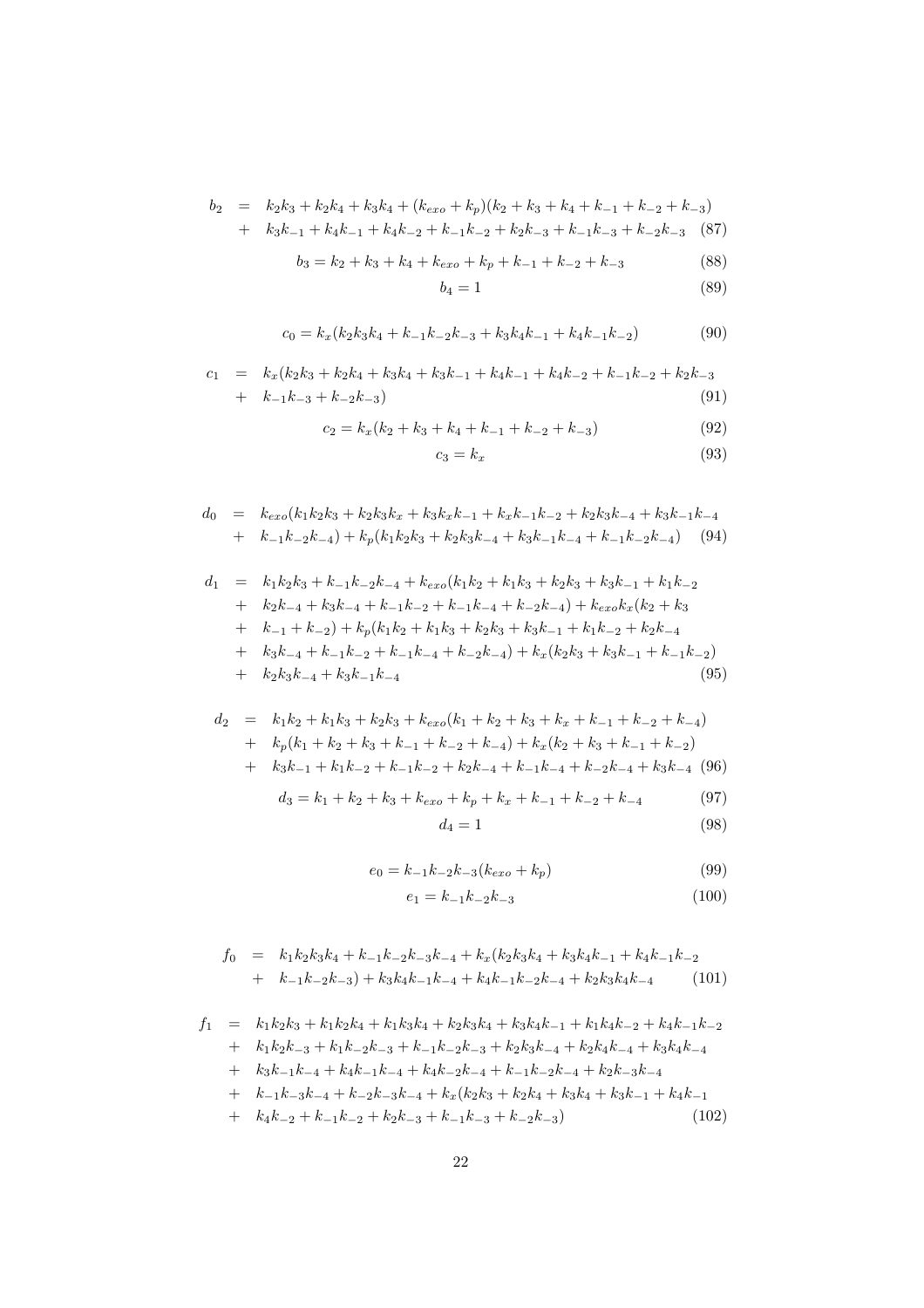$$
f_2 = k_1k_2 + k_1k_3 + k_2k_3 + k_1k_4 + k_2k_4 + k_3k_4 + k_3k_{-1} + k_4k_{-1} + k_1k_{-2} + k_4k_{-2} + k_{-1}k_{-2} + k_1k_{-3} + k_2k_{-3} + k_{-1}k_{-3} + k_2k_{-3} + k_2k_{-4} + k_3k_{-4} + k_4k_{-4} + k_{-1}k_{-4} + k_{-2}k_{-4} + k_{-3}k_{-4} + k_x(k_2 + k_3 + k_4 + k_{-1} + k_{-2} + k_{-3})
$$
\n(103)

$$
f_3 = k_1 + k_2 + k_3 + k_4 + k_x + k_{-1} + k_{-2} + k_{-3} + k_{-4}
$$
 (104)

$$
f_4 = 1\tag{105}
$$

$$
g_0 = k_p(k_2k_3k_4 + k_3k_4k_{-1} + k_4k_{-1}k_{-2} + k_{-1}k_{-2}k_{-3})
$$
 (106)

$$
g_1 = k_p(k_2k_3 + k_2k_4 + k_3k_4 + k_3k_{-1} + k_4k_{-1} + k_4k_{-2} + k_{-1}k_{-2} + k_2k_{-3} + k_{-1}k_{-3} + k_{-2}k_{-3})
$$
\n
$$
(107)
$$

$$
g_2 = k_p(k_2 + k_3 + k_4 + k_{-1} + k_{-2} + k_{-3})
$$
\n(108)

$$
g_3 = k_p \tag{109}
$$

## <span id="page-22-0"></span>References

- [1] Howard J 2001 Mechanics of motor proteins and the cytoskeleton, (Sinauer Associates, Sunderland).
- <span id="page-22-2"></span><span id="page-22-1"></span>[2] Bustamante C, Keller D and Oster G 2001 Acc. Chem. Res 34 412
- <span id="page-22-3"></span>[3] Kolomeisky A B and Fisher M E 2007 Annu. Rev. Phys. Chem. 58, 675
- <span id="page-22-4"></span>[4] Chowdhury D 2013 Phys. Rep. 529, 1
- <span id="page-22-5"></span>[5] Chowdhury D 2013 Biophys. J. 104, 2331
- <span id="page-22-6"></span>[6] Kolomeisky A B, Stukalin E B and Popov A A 2005 Phys. Rev. E 71, 031902
- [7] Liao J C, Spudich J A, Parker D, Delp S L 2007 Proc. Natl. Acad . Sci. 104, 3171
- <span id="page-22-8"></span><span id="page-22-7"></span>[8] Linden M and Wallin M 2007 Biophys. J. 92, 3804
- <span id="page-22-9"></span>[9] Tsygankov D, Linden M, Fisher M E 2007 Phys Rev E 75, 021909
- [10] Chemla Y R, Moffitt J R and Bustamante C 2008 J. Phys. Chem. B 112, 6025
- <span id="page-22-10"></span>[11] Moffitt J R, Chemla Y R and Bustamante C 2010 Methods in Enzymology 475, 221
- <span id="page-22-13"></span><span id="page-22-11"></span>[12] Garai A and Chowdhury D 2011 EPL, **93**, 58004
- <span id="page-22-12"></span>[13] Sharma A K and Chowdhury D 2011 Phys. Biol. 8, 026005
- [14] Redner S, A guide to first-passage processes, (Cambridge University Press, 2001).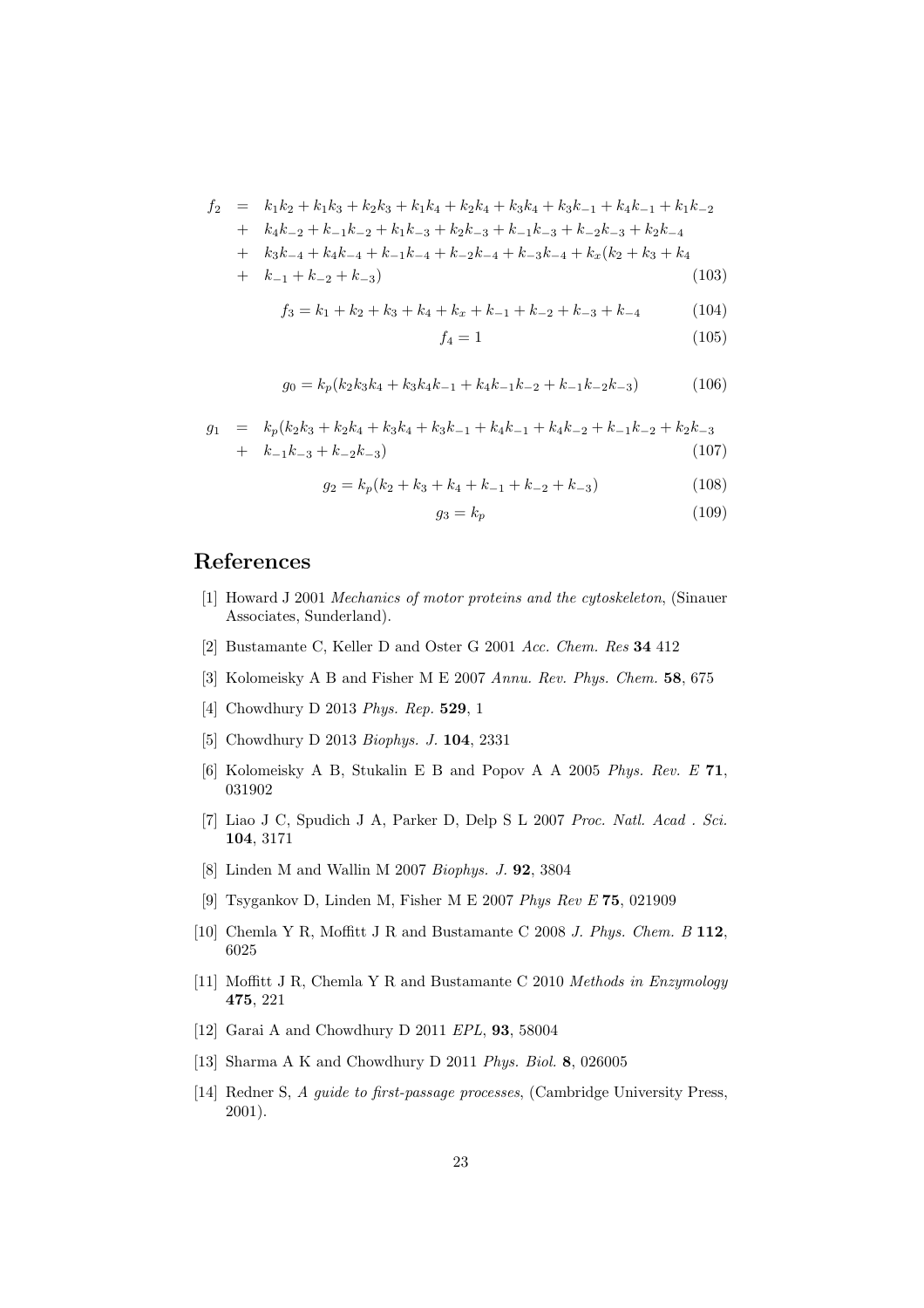- <span id="page-23-1"></span><span id="page-23-0"></span>[15] Schnitzer M J and Block S M 1995 Cold Spring Harbor Symp. Quantitative Biol. LX, 793
- [16] Kornberg A and Baker T, DNA replication, 2nd edn. (W.H. Freeman and Co., New York, 1992).
- <span id="page-23-3"></span><span id="page-23-2"></span>[17] Sharma A K and Chowdhury D 2012 Biophys. Rev. Lett. 7, 1
- <span id="page-23-4"></span>[18] Wuite G J L, Smith S B, Young M, Keller D and Bustamante C 2000 Nature 400 103
- <span id="page-23-5"></span>[19] Maier B, Bensimon D and Croquette V 2000 Proc. Natl. Acad. Sci. 97 12002
- [20] Goel A, Frank-Kamenetskii M D, Ellenberger T and Herschbach D 2001 Proc. Natl. Acad. Sci. 98, 8485.
- <span id="page-23-7"></span><span id="page-23-6"></span>[21] Goel A, Astumian R D and Herschbach D 2003 Proc. Natl. Acad. Sci. 17 9699
- <span id="page-23-8"></span>[22] Andricioaei I, Goel A, Herschbach D and Karplus M 2004 Biophys. J. 87, 1478
- <span id="page-23-9"></span>[23] Rouzina I and Bloomfield V A 2001 Biophys. J. 80 882
- <span id="page-23-10"></span>[24] Kunkel T A 2009 Cold Spring Harb. Symp. Quant. Biol, 74, 91
- <span id="page-23-11"></span>[25] Ibarra B, Chemla Y R, Plyasunov S, Smith S B, Lázaro J M, Salas M and Bustamante C 2009 EMBO J. 28 2794
- <span id="page-23-12"></span>[26] Wong I, Patel S S and Johnson K A 1991 Biochemistry 30 526
- <span id="page-23-13"></span>[27] Xie P 2007 Arch. Biochem. Biophys., 1457 73
- <span id="page-23-14"></span>[28] Cramer P 2001 Bioessays 24 724
- <span id="page-23-15"></span>[29] Johnson K A 2010 Biochimica et Biophysica Acta 1804 1041
- <span id="page-23-16"></span>[30] Berdis A J 2009 Chem. Rev. 109 2862
- [31] Bustamante C, Chemla Y R, Forde N R and Izhaky D 2004 Annu. Rev. Biochem., 73 705 (2004).
- <span id="page-23-18"></span><span id="page-23-17"></span>[32] Beese L S, Derbyshire V, and Steitz T A 1993 Science 260 352
- <span id="page-23-19"></span>[33] Wang J, Sattar A K M A, Wang C C, Karam J D, Konigsberg W H and Steitz T A 1997 Cell 89 1087
- <span id="page-23-21"></span>[34] Shamoo Y and Steitz T A 1999 Cell **99** 155
- <span id="page-23-22"></span>[35] Reha-Krantz L J 2010 Biochim. Biophys. Acta, 1804, 1049
- [36] Manosas M, Spiering M M, Ding F, Bensimon D, Allemand J F, Benkovic S J and Croquette V 2012 Nucleic Acids Res. 40, 6174
- <span id="page-23-20"></span>[37] Christian T D, Romano L J and Rueda D 2009 Proc. Natl. Acad. Sci. USA 106, 21109.